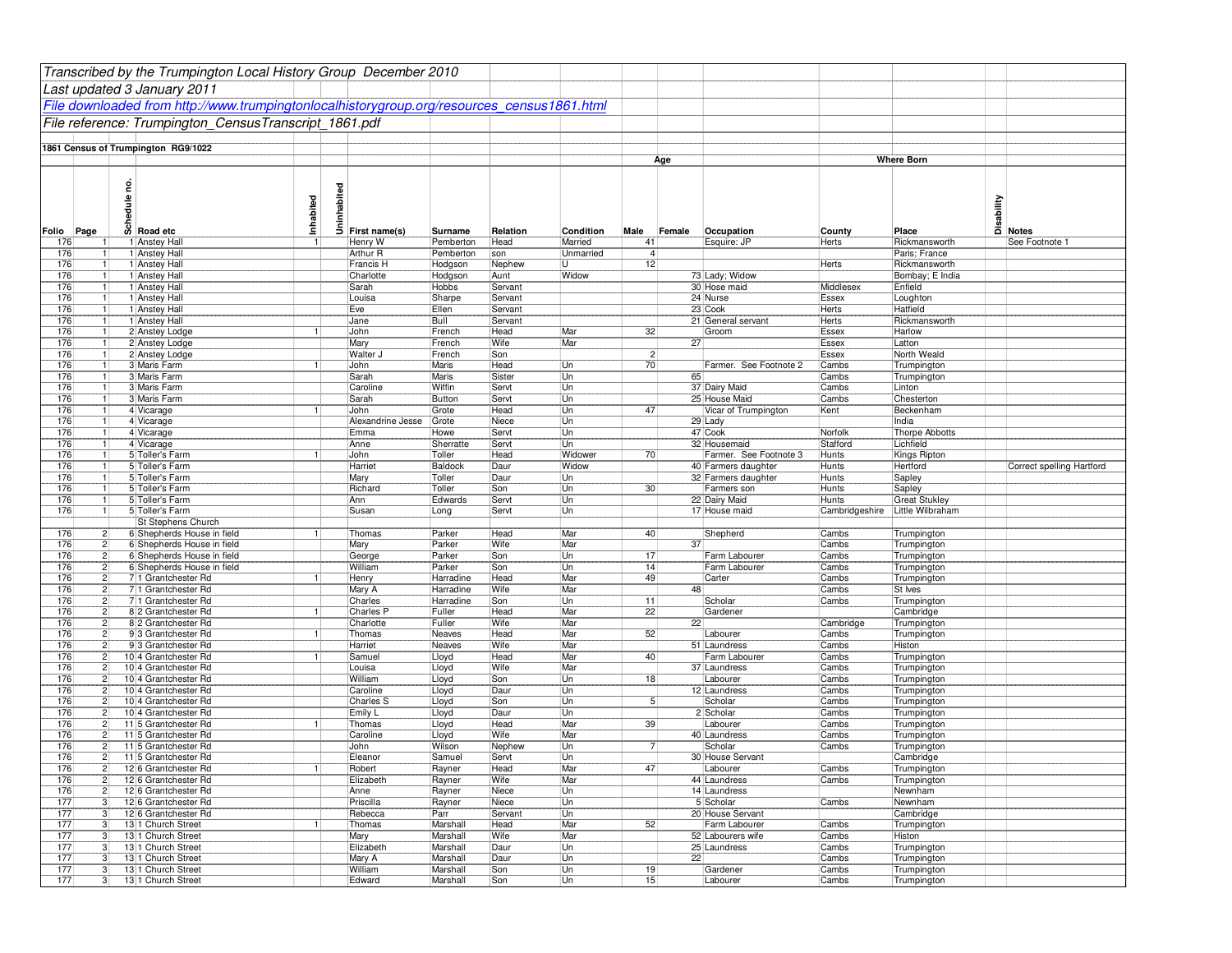|               | 1861 Census of Trumpington RG9/1022                 |           |         |                  |                  |                           |           |                |        |                             |                |                            |                                      |
|---------------|-----------------------------------------------------|-----------|---------|------------------|------------------|---------------------------|-----------|----------------|--------|-----------------------------|----------------|----------------------------|--------------------------------------|
|               |                                                     |           |         |                  |                  |                           |           |                | Age    |                             |                | <b>Where Born</b>          |                                      |
|               |                                                     |           |         |                  |                  |                           |           |                |        |                             |                |                            |                                      |
|               | g                                                   |           | habited |                  |                  |                           |           |                |        |                             |                |                            |                                      |
|               | edule                                               |           |         |                  |                  |                           |           |                |        |                             |                |                            | Disability<br>Disability<br>Disables |
|               |                                                     |           |         |                  |                  |                           |           |                |        |                             |                |                            |                                      |
|               |                                                     | Inhabited |         |                  |                  |                           |           |                |        |                             |                |                            |                                      |
| Page<br>Folio | $\frac{5}{9}$ Road etc                              |           | Ŝ       | First name(s)    | Surname          | Relation                  | Condition | Male           | Female | Occupation                  | County         | Place                      |                                      |
| 177           | 14 2 Church Street                                  |           |         | Edward           | Harradine        | Head                      | Mar       | 54             |        | Labourer                    | Cambs          | Trumpington                |                                      |
| 177           | 14 2 Church Street<br>3                             |           |         | Kezia            | Harradine        | Wife                      | Mar       |                | 60     |                             | Cambs          | Trumpington                |                                      |
| 177           | 14 2 Church Street<br>3                             |           |         | James            | Harradine        | Son                       | Un        | 27             |        | Labourer                    | Cambs          | Trumpington                |                                      |
| 177           | 14 2 Church Street<br>3                             |           |         | Avery            | Harradine        | Daur                      | Un        |                | 23     |                             | Cambs          | Trumpington                |                                      |
| 177           | 3<br>14 2 Church Street                             |           |         | Charlotte H      | Harradine        | Granddaughter Un          |           |                |        | 6 Scholar                   | Cambs          | Trumpington                |                                      |
| 177           | 15 3 Church Street<br>3                             |           |         | John             | Rayner           | Head                      | Mar       | 29             |        | Farm Labourer               | Cambs          | Trumpington                |                                      |
| 177           | 15 3 Church Street<br>3                             |           |         | Charlotte        | Rayner           | Wife                      | Mar       |                |        | 27 Laundress                | Cambs          | Trumpington                |                                      |
| 177           | 153 Church Street<br>-3                             |           |         | Mary A           | Chapple          | Servt                     | Un        |                |        | 14 Laundress                | Cambs          | Melbourne                  |                                      |
| 177           | 16 4 Church Street<br>3                             |           |         | Frances E        | Dawes            | Head                      | Widow     |                |        | 67 Laundress                | Cambs          | Trumpington                |                                      |
| 177           | $\overline{3}$<br>16 4 Church Street                |           |         | Eliza M          | Dawes            | Daur                      | Un        |                |        | 38 Laundress                | Cambs          | Trumpington                |                                      |
| 177<br>177    | 16 4 Church Street<br>3                             |           |         | Sarah            | Dawes            | Daur                      | Un        |                |        | 21 Laundress                | Cambs          | Trumpington                |                                      |
| 177           | 16 4 Church Street<br>3<br>16 4 Church Street<br>-3 |           |         | Emma<br>Thomas   | Dawes            | Daur                      | Un        | 13             |        | 36 Laundress                | Cambs          | Trumpington                |                                      |
| 177           | 16 4 Church Street<br>3                             |           |         | Jane             | Dawes<br>Dawes   | Grandson<br>Granddaughter |           |                |        | Farm Labourer<br>10 Scholar | Cambs<br>Cambs | Trumpington<br>Trumpington |                                      |
| 177           | 3<br>16 4 Church Street                             |           |         | Henry            | Dawes            | Grandson                  |           | 8              |        | Scholar                     | Cambs          | Trumpington                |                                      |
| 177           | 16 4 Church Street<br>3                             |           |         | John             | Dawes            | Grandson                  |           | $\mathbf{2}$   |        |                             | Cambs          | Trumpington                |                                      |
| 177           | 16 4 Church Street<br>3                             |           |         | Sarah            | Oakey            | Boarder                   | Widow     |                |        | 76 Dressmaker               | Cambs          |                            |                                      |
| 177           | 17 5 Church Street                                  |           |         | Swan             | Ogle             | Head                      | Mar       | 60             |        | Shepherd                    | Cambs          | Trumpington<br>Trumpington |                                      |
| 177           | 17 5 Church Street<br>$\overline{4}$                |           |         | Sarah            | Ogle             | Wife                      | Mar       |                |        | 64 Shepherd's wife          | Cambs          | Trumpington                |                                      |
| 177           | $\overline{4}$<br>18 6 Church Street                |           |         | Thomas           | Cambridge        | Head                      | Mar       | 38             |        | Post Office Messenger       | Cambs          | Trumpington                |                                      |
| 177           | 18 6 Church Street                                  |           |         | Sarah            | Cambridge        | Wife                      | Mar       |                | 32     |                             | Cambs          | Trumpington                |                                      |
| 177           | 18 6 Church Street                                  |           |         | Thomas           | Cambridge        | Son                       |           |                |        |                             | Cambs          | Trumpington                |                                      |
| 177           | 19 7 Church Street                                  |           |         | Sarah            | Smith            | Head                      | Widow     |                |        | 74 Midwife                  | Cambs          | Coton                      |                                      |
| 177           | 19 7 Church Street<br>$\overline{4}$                |           |         | Sarah            | Cambridge        | Granddaughter Un          |           |                |        | 19 Dressmaker               | Cambs          | Trumpington                |                                      |
| 177           | $\overline{4}$<br>20 8 Church Street                | 1         |         | Joseph           | Rayner           | Head                      | Mar       | 35             |        | Farm Labourer               | Cambs          | Foxton                     |                                      |
| 177           | 20 8 Church Street                                  |           |         | Emma             | Rayner           | Wife                      | Mar       |                |        | 31 Labourer's Wife          | Cambs          | Trumpington                |                                      |
| 177           | 20 8 Church Street                                  |           |         | Simeon           | Rayner           | Lodger                    | Widower   | 71             |        | Day Labourer                | Cambs          | Trumpington                |                                      |
| 177           | 20 8 Church Street                                  |           |         | Emaline          | Rayner           | Lodger                    |           |                |        | 7 Scholar                   | Cambs          | Trumpington                |                                      |
| 177           | 21 9 Church Street<br>$\overline{4}$                |           |         | William          | Rayner           | Head                      | Mar       | 60             |        | Labourer                    | Cambs          | Trumpington                |                                      |
| 177           | $\overline{4}$<br>21 9 Church Street                |           |         | Elizabeth        | Rayner           | Wife                      | Mar       |                | 65     |                             | Cambs          | Little Shelford            |                                      |
| 177           | 21 9 Church Street                                  |           |         | Mary A           | Rayner           | Daur-in-law               | Mar       |                | 33     |                             | Cambs          | Trumpington                |                                      |
| 177           | 21 9 Church Street                                  |           |         | William A        | Rayner           | Grandson                  |           | $\overline{7}$ |        | Scholar                     | Cambs          | Trumpington                |                                      |
| 177           | 21 9 Church Street                                  |           |         | Martin           | Rayner           | Grandson                  |           | 5 <sup>1</sup> |        | Scholar                     | Cambs          | Trumpington                |                                      |
| 177           | 22 10 Church Street<br>$\overline{4}$               |           |         | William          | Harradine        | Head                      | Mar       | 69             |        | Labourer                    | Cambs          | Trumpington                |                                      |
| 177           | $\overline{4}$<br>22 10 Church Street               |           |         | Elizabeth        | Harradine        | Wife                      | Mar       |                | 69     |                             | Cambs          | Royston                    |                                      |
| 177           | 23 11 Church Street<br>$\overline{4}$               |           |         | William          | Haslop           | Head                      | Mar       | 25             |        | Carrier                     | Cambs          | Barton                     |                                      |
| 177           | 23 11 Church Street                                 |           |         | Elizabeth        | Haslop           | Wife                      | Mar       |                | 22     |                             | Cambs          | Trumpington                |                                      |
| 177           | 23 11 Church Street                                 |           |         | Henry J          | Haslop           | Son                       |           |                |        |                             | Cambs          | Trumpington                |                                      |
| 177           | 23 11 Church Street<br>$\overline{4}$               |           |         | Elizabeth        | Haslop           | Daur                      |           |                | 2mths  |                             | Cambs          | Trumpington                |                                      |
| 177           | $\overline{4}$<br>24 12 Church Street               |           |         | George           | Wilson           | Head                      | Mar       | 34             |        | Agricultural labourer       | Cambs          | Trumpington                |                                      |
| 177           | 24 12 Church Street<br>$\overline{4}$               |           |         | Elizabeth        | Wilson           | Wife                      | Mar       |                | 32     |                             | Cambs          | Trumpington                |                                      |
| 177           | 24 12 Church Street<br>$\overline{4}$               |           |         | Thomas           | Wilson           | Son                       |           | $\overline{7}$ |        | Scholar                     | Cambs          | Trumpington                |                                      |
| 178<br>178    | 5<br>24 12 Church Street<br>24 12 Church Street     |           |         | Rachel           | Wilson<br>Wilson | Daur                      |           | 31             |        | 4 Scholar                   | Cambs          | Trumpington                |                                      |
| 178           | 5<br>5 <sub>l</sub><br>24 12 Church Street          |           |         | George<br>Mary A | Wilson           | Son<br>Daur               |           |                | 4 mths | Scholar                     | Cambs<br>Cambs | Trumpington                |                                      |
| 178           | 5<br>25 13 Church Street                            |           |         | Elizabeth        | Chapman          | Head                      | Widow     | 60             |        |                             | Cambs          | Trumpington<br>Trumpington |                                      |
| 178           | 5<br>26 14 Church Street                            |           |         | William          | Pamplin          | Head                      | Mar       | 40             |        | Agricultural labourer       | Cambs          | Trumpington                |                                      |
| 178           | 5<br>26 14 Church Street                            |           |         | Mary A           | Pamplin          | Wife                      | Mar       |                | 42     |                             | Cambs          | Trumpington                |                                      |
| 178           | $\overline{5}$<br>26:14 Church Street               |           |         | John             | Pamplin          | Father                    | Mar       | 72             |        | Agricultural labourer       | Cambs          | Trumpington                |                                      |
| 178           | $\overline{5}$<br>26 14 Church Street               |           |         | Ann              | Pamplin          | Mother                    | Mar       |                | 68     |                             | Cambs          | Trumpington                |                                      |
| 178           | 5<br>27 15 Church Street                            |           |         | Thomas           | Rayner           | Head                      | Mar       | 45             |        | Brewer                      | Cambs          | Trumpington                |                                      |
| 178           | 27 15 Church Street<br>5                            |           |         | Eliza            | Rayner           | Wife                      | Mar       |                |        | 44 Brewer's wife            | Cambs          | Trumpington                |                                      |
| 178           | 5<br>27 15 Church Street                            |           |         | Sarah            | Rayner           | Daur                      | Un        |                |        | 16 Dressmaker               | Cambs          | Trumpington                |                                      |
| 178           | 5 <sup>1</sup><br>27 15 Church Street               |           |         | Emma             | Rayner           | Daur                      | Un        |                |        | 12 Scholar                  | Cambs          | Trumpington                |                                      |
| 178           | 5 <sub>1</sub><br>27 15 Church Street               |           |         | Ellen            | Rayner           | Daur                      | Un        |                |        | 11 Scholar                  | Cambs          | Trumpington                |                                      |
| 178           | $\overline{5}$<br>27 15 Church Street               |           |         | William S        | Rayner           | Son                       |           | 9              |        | Scholar                     | Cambs          | Trumpington                |                                      |
| 178           | 5<br>27 15 Church Street                            |           |         | Isaac            | Rayner           | Son                       |           | $\overline{7}$ |        | Scholar                     | Cambs          | Trumpington                |                                      |
| 178           | 5<br>27 15 Church Street                            |           |         | John F           | Rayner           | Son                       |           | 6 <sup>1</sup> |        | Scholar                     | Cambs          | Trumpington                |                                      |
| 178           | $\overline{5}$<br>27 15 Church Street               |           |         | Thomas A         | Rayner           | Son                       |           | $\overline{2}$ |        |                             | Cambs          | Trumpington                |                                      |
| 178           | $\overline{5}$<br>28 16 Church Street               |           |         | Robert           | Coleman          | Head                      | Mar       | 78             |        | Labourer                    | Cambs          | Trumpington                |                                      |
| 178           | $\overline{5}$<br>28 16 Church Street               |           |         | Ann              | Coleman          | Wife                      | Mar       |                |        | 62 Labourer's Wife          | Cambs          | Trumpington                |                                      |
| 178           | 5 <sup>5</sup><br>28 16 Church Street               |           |         | Charles          | Coleman          | Son                       | Un        | 23             |        | Labourer                    | Cambs          | Trumpington                |                                      |
| 178           | 5 <sup>5</sup><br>28 16 Church Street               |           |         | Eliza            | Seeby            | Grandaughter              | Un        |                |        | 15 Pupil Teacher            | Cambs          | Trumpington                |                                      |
| 178           | $\sqrt{5}$<br>29 17 Church Street                   |           |         | Thomas           | Seeby            | Head                      | Mar       | 72             |        | Farm Labourer               | Cambs          | Trumpington                |                                      |
| 178           | $\overline{5}$<br>29 17 Church Street               |           |         | Ann              | Seeby            | <b>Wife</b>               | Mar       |                |        | 75 Labourer's Wife          | Cambs          | Trumpington                |                                      |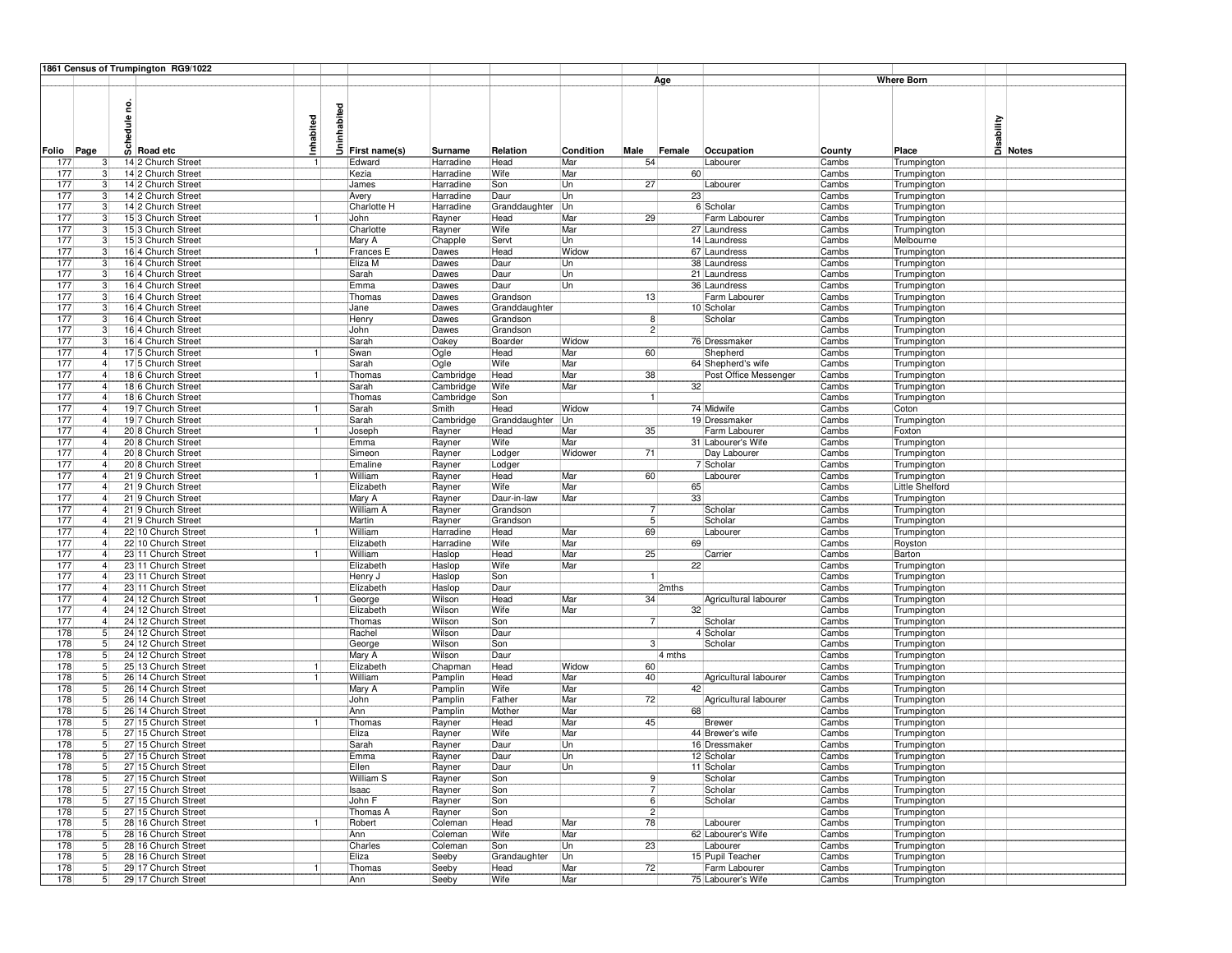|               |                                  | 1861 Census of Trumpington RG9/1022        |              |             |                    |                         |               |           |                      |        |                              |                 |                             |                                   |
|---------------|----------------------------------|--------------------------------------------|--------------|-------------|--------------------|-------------------------|---------------|-----------|----------------------|--------|------------------------------|-----------------|-----------------------------|-----------------------------------|
|               |                                  |                                            |              |             |                    |                         |               |           |                      | Age    |                              |                 | <b>Where Born</b>           |                                   |
|               |                                  |                                            |              |             |                    |                         |               |           |                      |        |                              |                 |                             |                                   |
|               |                                  | g                                          |              |             |                    |                         |               |           |                      |        |                              |                 |                             |                                   |
|               |                                  | edule                                      |              | Uninhabited |                    |                         |               |           |                      |        |                              |                 |                             | Disability<br>Disability<br>Notes |
|               |                                  |                                            |              |             |                    |                         |               |           |                      |        |                              |                 |                             |                                   |
|               |                                  |                                            | Inhabited    |             |                    |                         |               |           |                      |        |                              |                 |                             |                                   |
| Page<br>Folio |                                  | န့်<br>Road etc                            |              |             | First name(s)      | Surname                 | Relation      | Condition | Male                 | Female | Occupation                   | County          | Place                       |                                   |
| 178           | 5                                | 30 18 Church Street                        |              |             | Mary               | Rayner                  | Head          | Widow     |                      |        | 62 Laundress                 | Cambs           | Melbourne                   |                                   |
| 178           | 5                                | 30 18 Church Street                        |              |             | George             | Rayner                  | Son           |           | 31                   |        | Gardener                     | Cambs           | Trumpington                 |                                   |
| 178           | 6                                | 30 18 Church Street                        |              |             | Mary A             | Lloyd                   | Grandaughter  |           |                      |        | 13 Scholar                   | Cambs           | Trumpington                 |                                   |
| 178<br>178    | 6<br>6                           | 30 18 Church Street<br>31 19 Church Street |              |             | Clara<br>Isaac     | Cooper                  | Granddaughter | Mar       | 29                   |        | 3 Scholar<br>Inn Keeper      | Cambs<br>Herts  | Trumpington<br>Ashwell      |                                   |
| 178           | 6                                | 31 19 Church Street                        |              |             | Elizabeth          | Bryant<br>Bryant        | Head<br>Wife  | Mar       |                      | 45     |                              | Cambs           | Trumpington                 |                                   |
| 178           | 6                                | 31 19 Church Street                        |              |             | Eliza              | Ellis                   | Servt         | Un        |                      |        | 16 House Servant             | Herts           | Anstey                      |                                   |
| 178           | 6                                | 32 1 School Lane                           |              |             | Thomas R           | Higham                  | Head          | Mar       | 29                   |        | See Footnote 4               | Cornwall        | Crowan                      |                                   |
| 178           | $6^{8}$                          | 32 1 School Lane                           |              |             | Sarah              | Higham                  | Wife          | Mar       |                      |        | 28 National Schoolmistress   | Somerset        | Bath                        |                                   |
| 178           | 6 <sup>1</sup>                   | 32 1 School Lane                           |              |             | Elizabeth          | Moore                   | Nurse         | Widow     |                      |        | 45 Nurse (not dom)           | Cambs           | Grantchester                |                                   |
| 178           | 6                                | 32 1 School Lane                           |              |             | Charlotte          | Snelling                | Visitor       | Un        |                      |        | 36 Schoolmistress            | Somerset        | Shepton Mallet              |                                   |
| 178           | 6                                | 32 1 School Lane                           |              |             | Caroline           | Chapman                 | Servt         | Un        |                      |        | 16 House Servant             | Cambs           | Girton                      |                                   |
|               | 6                                | School Room                                |              |             |                    |                         |               |           |                      |        |                              |                 |                             |                                   |
| 178           | 6                                | 33 3 School Lane                           |              |             | James              | Darnell                 | Head          | Mar       | 24                   |        | Labourer                     | Cambs           | Trumpington                 |                                   |
| 178           | 6                                | 33 3 School Lane                           |              |             | Sarah              | Darnell                 | Wife          | Mar       |                      |        | 25 Laundress                 | Cambs           | Trumpington                 |                                   |
| 178           | 6                                | 33 3 School Lane                           |              |             | William            | Darnell                 | Son           |           |                      |        |                              | Cambs           | Trumpington                 |                                   |
| 178           | 6 <sup>1</sup>                   | 34 4 School Lane                           |              |             | John               | Careless                | Head          | Mar       | 25                   |        | Farm Labourer                | Cambs           | Trumpington                 |                                   |
| 178           | 6                                | 34 4 School Lane                           |              |             | Catherine          | Careless                | Wife          | Mar       |                      | 26     |                              | Cambs           | Little Shelford             |                                   |
| 178<br>178    | 6<br>$6^{8}$                     | 34 4 School Lane<br>34 4 School Lane       |              |             | Henry J<br>William | Careless<br>Careless    | Son<br>Son    |           | 3 <br>$\mathbf{1}$   |        | Scholar                      | Cambs<br>Cambs  | Trumpington<br>Trumpington  |                                   |
| 178           | 6                                | 34 4 School Lane                           |              |             | William            | Austin                  | Lodger        | Un        | $\overline{21}$      |        | Carpenter                    | Cambs           | Little Shelford             |                                   |
| 178           | 6                                | 35 5 School Lane                           |              |             | David              | Gooding                 | Head          | Mar       | 45                   |        | Chelsea Pensioner            | Norfolk         | Norwich                     |                                   |
| 178           | 6                                | 35 5 School Lane                           |              |             | Margaret           | Gooding                 | Wife          | Mar       |                      |        | 47 Employed at home          | Ireland         |                             |                                   |
| 178           | 6                                | 35 5 School Lane                           |              |             | Sarah J            | Gooding                 | Daur          | Un        |                      |        | 20 Employed at home          | Ireland         |                             |                                   |
| 178           | 6                                | 35 5 School Lane                           |              |             | Margaret           | Gooding                 | Daur          | Un        |                      |        | 13 Scholar                   | Ireland         |                             |                                   |
| 178           | 6                                | 35 5 School Lane                           |              |             | David McKinley     | Gooding                 | Son           | Un        | 9                    |        | Scholar                      | Scotland        |                             |                                   |
| 178           | 6                                | 35 5 School Lane                           |              |             | Rosanna            | Gooding                 | Daur          |           |                      |        | 6 Scholar                    | Kent            | Canterbury                  |                                   |
| 179           | 7                                | 36 6 School Lane                           |              |             | James              | Belcham                 | Head          | Mar       | 39                   |        | Gardener                     | Norfolk         | Castle Acre                 |                                   |
| 179           | -7                               | 36 6 School Lane                           |              |             | Sarah              | Belcham                 | Wife          | Mar       |                      |        | 36 Gardener's wife           | Cambs           | Chesterton                  |                                   |
| 179           | 7                                | 36 6 School Lane                           |              |             | Harry              | Belcham                 | Son           | Un        | 11                   |        | Farm Labourer                | Cambs           | Chesterton                  |                                   |
| 179<br>179    |                                  | 36 6 School Lane<br>36 6 School Lane       |              |             | Charles<br>Fredk   | Belcham<br>Belcham      | Son<br>Son    | Un<br>Un  | 10 <sub>1</sub><br>8 |        | Farm Labourer<br>Scholar     | Cambs<br> Cambs | Grantchester<br>Trumpington |                                   |
| 179           | 7                                | 36 6 School Lane                           |              |             | Frank              | Belcham                 | Son           | Un        | 6                    |        | Scholar                      | Cambs           | Trumpington                 |                                   |
| 179           | 7                                | 36 6 School Lane                           |              |             | Kate               | Belcham                 | Daur          | Un        |                      |        | 2 Scholar                    | Cambs           | Trumpington                 |                                   |
| 179           | $\overline{7}$                   | 37 7 School Lane                           |              |             | William            | Thorogood               | Head          | Mar       | 44                   |        | Coachman                     | Herts           | Whiteford                   | See Footnote 5                    |
| 179           |                                  | 37 7 School Lane                           |              |             | Emily              | Thorogood               | Daur          | Un        |                      |        | 11 Scholar                   | Cambs           | Trumpington                 |                                   |
| 179           |                                  | 37 7 School Lane                           |              |             | John               | Thorogood               | Son           |           | $\vert 5 \vert$      |        | Scholar                      | Cambs           | Trumpington                 |                                   |
| 179           |                                  | 37 7 School Lane                           |              |             | Arthur             | Thorogood               | Son           |           |                      |        | Scholar                      | Cambs           | Trumpington                 |                                   |
| 179           | 7                                | 38 8 School Lane                           |              |             | Hannah             | Downton                 | Head          | Widow     |                      | 75     |                              | Somerset        | Stoke under Ham             |                                   |
| 179           | 7                                | 38 8 School Lane                           |              |             | Phebe              | Wooton                  | Servt         | Un        |                      |        | 18 House servant             | Cambs           | Water Beach                 |                                   |
| 179<br>179    |                                  | 39 9 School Lane                           | $\mathbf{1}$ |             | Catherine          | Nightingale             | Head          | Widow     |                      |        | 60 Laundress                 | Isle of Ely     | Haddenham                   |                                   |
| 179           | 7<br>7                           | 39 9 School Lane<br>39 9 School Lane       |              |             | Elizabeth          | Nightingale             | Daur          | Un<br>Un  |                      |        | 22 Laundress                 | Cambs           | Trumpington                 |                                   |
| 179           | -7                               | 40 10 School Lane                          |              |             | Catherine<br>James | Nightingale<br>Marshall | Daur<br>Head  | Mar       | 24                   |        | 19 Laundress<br>Labourer     | Cambs<br>Cambs  | Trumpington<br>Trumpington  |                                   |
| 179           | 7                                | 40 10 School Lane                          |              |             | Ann                | Marshall                | Wife          | Mar       |                      |        | 27 Labourer's wife           | Cambs           | Toft                        |                                   |
| 179           | 7                                | 40 10 School Lane                          |              |             | Maria              | Marshall                | Daur          |           |                      |        | 5 Scholar                    | Cambs           | Trumpington                 |                                   |
| 179           | 7                                | 40 10 School Lane                          |              |             | Susan              | Marshall                | Daur          |           |                      | 1      |                              | Cambs           | Trumpington                 |                                   |
| 179           | 7                                | 41 11 School Lane                          |              |             | Samuel Lloyd       | Rayner                  | Head          | Mar       | 38                   |        | Farm Labourer                | Cambs           | Hoxton                      | Hauxton (checked on IGI)          |
| 179           | 7                                | 41 11 School Lane                          |              |             | Sarah              | Rayner                  | Wife          | Mar       |                      |        | 38 Laundress                 | Cambs           | Trumpington                 |                                   |
| 179           | $\overline{7}$                   | 41 11 School Lane                          |              |             | Harriet            | Rayner                  | Daur          | Un        |                      |        | 10 Scholar                   | Cambs           | Trumpington                 |                                   |
| 179           | 7                                | 41 11 School Lane                          |              |             | Fredk              | Rayner                  | Son           | Un        | 12                   |        | Labourer                     | Cambs           | Trumpington                 |                                   |
| 179           |                                  | 41 11 School Lane                          |              |             | Mary               | Rayner                  | Daur          |           |                      |        | 8 Scholar                    | Cambs           | Trumpington                 |                                   |
| 179           | 8                                | 41 11 School Lane                          |              |             | Lavinia            | Rayner                  | Daur          |           |                      |        | 6 Scholar                    | Cambs           | Trumpington                 |                                   |
| 179           | 8 <sup>1</sup>                   | 41 11 School Lane                          |              |             | George             | Rayner                  | Son           |           | 4 <sup>1</sup>       |        | Scholar                      | Cambs           | Trumpington                 |                                   |
| 179           | 8 <sub>1</sub>                   | 41 11 School Lane                          |              |             | Charles            | Rayner                  | Son           |           | $2\}$                |        | Scholar                      | Cambs           | Trumpington                 |                                   |
| 179<br>179    | 8 <sup>1</sup><br>8 <sup>1</sup> | 42 12 School Lane<br>42 12 School Lane     | $\mathbf{1}$ |             | Eliza              | Harradine<br>Harradine  | Head          | Widow     |                      |        | 38 Laundress                 | Cambs           | Trumpington                 |                                   |
| 179           | 8 <sup>1</sup>                   | 42 12 School Lane                          |              |             | Sarah<br>Matildah  | Harradine               | Daur<br>Daur  | Un<br>Un  |                      |        | 19 Laundress<br>14 Laundress | Cambs<br>Cambs  | Trumpington<br>Trumpington  |                                   |
| 179           | 8                                | 42 12 School Lane                          |              |             | Charles            | Harradine               | Son           |           | 12                   |        | Labourer                     | Cambs           | Trumpington                 |                                   |
| 179           | 8 <sub>l</sub>                   | 42 12 School Lane                          |              |             | Julia              | Harradine               | Daur          |           |                      |        | 4 Scholar                    | Cambs           | Trumpington                 |                                   |
| 179           | 8 <sup>1</sup>                   | 42 12 School Lane                          |              |             | Martin             | Beaumont                | Lodger        | Widower   | 68                   |        | Thresher                     | Cambs           | Hempington                  | Probably Impington                |
| 179           | 8 <sup>1</sup>                   | 43 13 School Lane                          |              |             | William            | Peters                  | Head          | Mar       | 39                   |        | Highway Labourer             | Cambs           | Trumpington                 |                                   |
| 179           | 8                                | 43 13 School Lane                          |              |             | Sophia             | Peters                  | Wife          | Mar       |                      | 36     |                              | Cambs           | Trumpington                 |                                   |
| 179           | 8 <sub>l</sub>                   | 43 13 School Lane                          |              |             | William            | Peters                  | Son           | Un        | 16                   |        | Agricultural labourer        | Cambs           | Trumpington                 |                                   |
| 179           | 8 <sup>1</sup>                   | 43 13 School Lane                          |              |             | John               | Peters                  | Son           | Un        | 13                   |        | Labourer                     | Cambs           | Trumpington                 |                                   |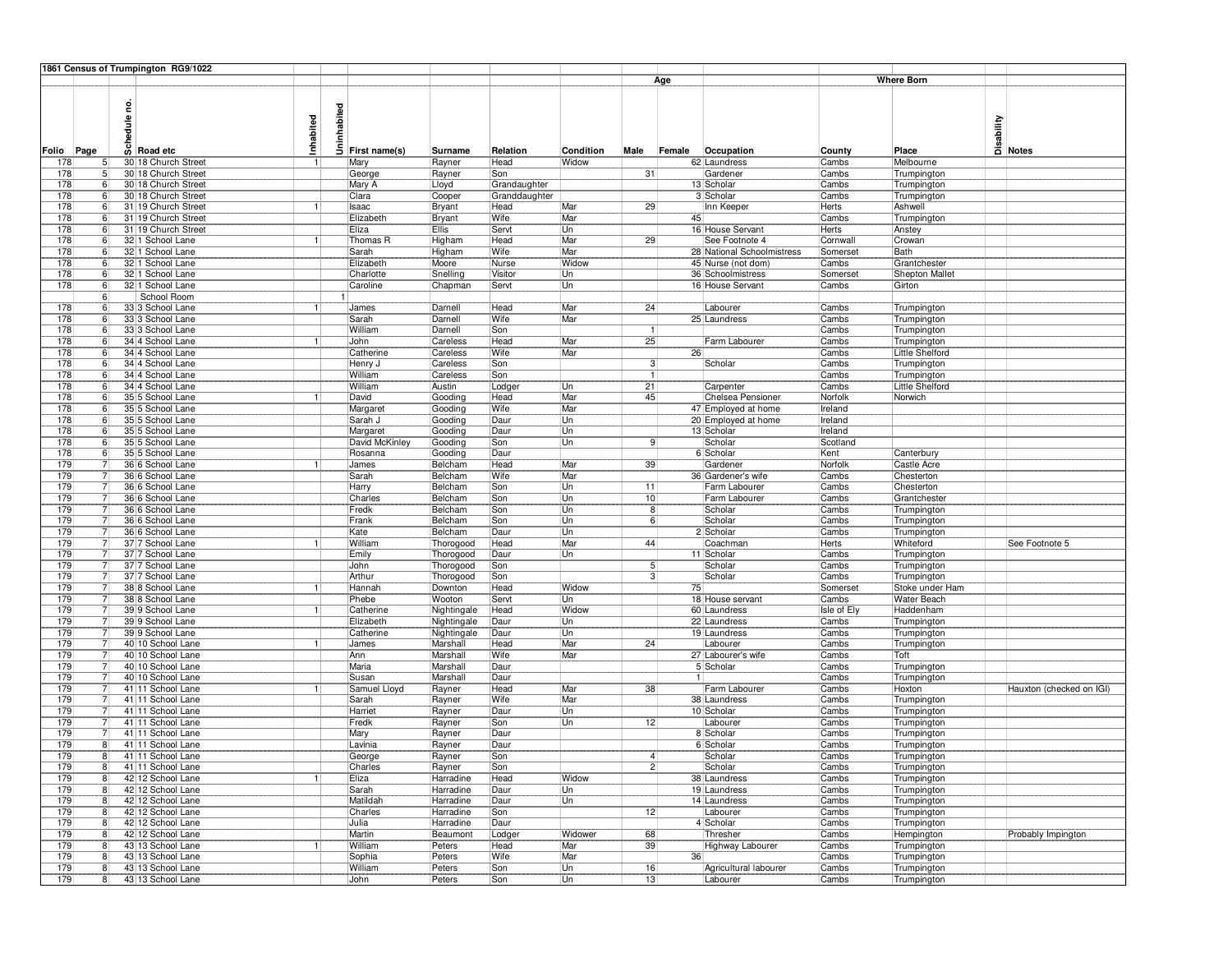|             |          | 1861 Census of Trumpington RG9/1022        |           |             |                  |                          |                  |              |                |                |                                         |                |                            |                                     |
|-------------|----------|--------------------------------------------|-----------|-------------|------------------|--------------------------|------------------|--------------|----------------|----------------|-----------------------------------------|----------------|----------------------------|-------------------------------------|
|             |          |                                            |           |             |                  |                          |                  |              |                | Age            |                                         |                | <b>Where Born</b>          |                                     |
| Folio       | Page     | g<br>edule<br>$\overline{8}$ Road etc      | Inhabited | Uninhabited | First name(s)    | Surname                  | Relation         | Condition    | Male           | Female         | Occupation                              | County         | Place                      | <b>Sability</b><br>Disa<br>Di Notes |
| 179         |          | 43 13 School Lane                          |           |             | Henry            | Peters                   | Son              | Un           | 10             |                | Labourer                                | Cambs          | Trumpington                |                                     |
| 179         |          | 43 13 School Lane                          |           |             | Harriet          | Peters                   | Daur             | Un           |                |                | 7 Scholar                               | Cambs          | Trumpington                |                                     |
| 179         |          | 43 13 School Lane                          |           |             | Emma             | Peters                   | Daur             | Un           |                |                | 4 Scholar                               | Cambs          | Trumpington                |                                     |
| 179         | 8        | 43 13 School Lane                          |           |             | Walter           | Peters                   | Son              | Un           | 7mths          |                |                                         | Cambs          | Trumpington                |                                     |
| 179         | -8       | 44 14 School Lane                          | 11        |             | William          | Wilson                   | Head             | Mar          | 74             |                | Farm Labourer                           | Cambs          | Triplow                    |                                     |
| 179         | ۶        | 44 14 School Lane                          |           |             | Jane             | Wilson                   | Wife             | Mar          |                | 68             |                                         | Cambs          | Trumpington                |                                     |
| 179         |          | 44 14 School Lane                          |           |             | William          | Wilson                   | Son              | Mar          | 25             |                | Farm Labourer                           | Cambs          | Gt Wilbraham               |                                     |
| 179         | ۶        | 44 14 School Lane                          |           |             | Hannah 1         | Wilson                   | Daur in Law      | Mar          |                | 26             |                                         | Cambs          | Trumpington                |                                     |
| 179         | 8<br>8   | 44 14 School Lane                          |           |             | Edward           | Wilson                   | Grandson         |              | 2              |                | Scholar                                 | Cambs          | Trumpington                |                                     |
| 179<br>179  | ۶        | 44 14 School Lane<br>45 1 Bakehouse Yard   | 1         |             | Eliza A<br>John  | Wilson                   | Grandaur<br>Head | Widower      | 76             | 2mth           | Labourer                                | Cambs<br>Cambs | Trumpington                |                                     |
| 179         |          | 45 1 Bakehouse Yard                        |           |             | Sarah            | Farrington<br>Farrington | Daur             | Un           |                | 49             |                                         | Cambs          | Trumpington<br>Trumpington | <b>Blind from birth</b>             |
| 180         |          | 46 2 Bakehouse Yard                        | 1         |             | Rachel           | Lloyd                    | Head             | Widow        |                | 62             |                                         | Cambs          | Trumpington                |                                     |
| 180         | 9        | 46 2 Bakehouse Yard                        |           |             | William          | Lloyd                    | Son              | Widower      | 43             |                | Labourer                                | Cambs          | Trumpington                |                                     |
| 180         | c        | 46 2 Bakehouse Yard                        |           |             | Christopher      | Lloyd                    | Grandson         | Un           | 17             |                | Labourer                                | Cambs          | Trumpington                |                                     |
| 180         | c        | 46 2 Bakehouse Yard                        |           |             | Rachel           | Lloyd                    | Grandaur         | Un           |                |                | 15 Laundress                            | Cambs          | Trumpington                |                                     |
| 180         |          | 46 2 Bakehouse Yard                        |           |             | William          | Lloyd                    | Grandson         |              | 12             |                | Scholar                                 | Cambs          | Trumpington                |                                     |
| 180         | c        | 46 2 Bakehouse Yard                        |           |             | Frederick        | Lloyd                    | Grandson         |              | 10             |                | Scholar                                 | Cambs          | Trumpington                |                                     |
| 180         | ċ        | Bakehouse Yard                             |           |             |                  |                          |                  |              |                |                |                                         |                |                            |                                     |
| 180         | -9       | 47 1 Workhouse Yard                        | 11        |             | Robert           | Rayner                   | Head             | Mar          | 68             |                | Agricultural labourer                   | Cambs          | Trumpington                |                                     |
| 180         | c        | 47 1 Workhouse Yard                        |           |             | Ann              | Rayner                   | Wife             | Mar          |                |                | 69 Labourer's Wife                      | Cambs          | Bottisham                  |                                     |
| 180         |          | 47 1 Workhouse Yard                        |           |             | Elizabeth        | Rayner                   | Daur             | Un           |                |                | 35 Invalid                              | Cambs          | Trumpington                |                                     |
| 180         |          | 47 1 Workhouse Yard                        |           |             | William          | Rayner                   | Lodger           |              | 9              |                | Scholar                                 | Cambs          | Trumpington                |                                     |
| 180 <br>180 | 9<br>9   | 48 2 Workhouse Yard<br>48 2 Workhouse Yard |           |             | Sarah<br>Henry   | Carter<br>Carter         | Head<br>Son      | Widow<br>Mar | 32             | 80             | Labourer                                | Cambs<br>Cambs | Trumpington<br>Trumpington |                                     |
| 180         | c        | 48 2 Workhouse Yard                        |           |             | Emma             | Carter                   | Wife             | Mar          |                |                | 31 Laundress                            | Cambs          | Hauxton                    |                                     |
| 180         |          | 48 2 Workhouse Yard                        |           |             | Mary A           | Smith                    | Niece            |              |                |                | 7 Scholar                               | Cambs          | Trumpington                |                                     |
| 180         | c        | 48 2 Workhouse Yard                        |           |             | John             | Parby                    | Lodger           | Un           | 56             |                | Farm Labourer                           | Cambs          | Trumpington                |                                     |
| 180         | c        | 49 3 Workhouse Yard                        |           |             | James            | Lloyd                    | Head             | Mar          | 46             |                | Labourer                                | Cambs          | Trumpington                |                                     |
| 180         | <b>c</b> | 49 3 Workhouse Yard                        |           |             | Sarah            | Lloyd                    | Wife             | Mar          |                | 47             |                                         | Cambs          | Trumpington                |                                     |
| 180         | c        | 49 3 Workhouse Yard                        |           |             | Henry            | Powter                   | Son in Law       | Un           | 24             |                | Labourer                                | Cambs          | Trumpington                |                                     |
| 180         |          | 49 3 Workhouse Yard                        |           |             | David            | Lloyd                    | Son              | Un           | 18             |                | Labourer                                | Cambs          | Trumpington                |                                     |
| 180         |          | 49 3 Workhouse Yard                        |           |             | Harriet          | Lloyd                    | Daur             | Un           |                | 14             |                                         | Cambs          | Trumpington                |                                     |
| 180         | ċ        | 49 3 Workhouse Yard                        |           |             | Robert           | Lloyd                    | Son              | Un           | 12             |                |                                         | Cambs          | Trumpington                |                                     |
| 180         | -9       | 49 3 Workhouse Yard                        |           |             | Charles          | Lloyd                    | Son              |              | 8              |                |                                         | Cambs          | Trumpington                |                                     |
| 180         | c        | 50 4 Workhouse Yard                        | 1         |             | Mary             | Lloyd                    | Head             | Widow        |                |                | 45 Washerwoman                          | Cambs          | Shelford                   |                                     |
| 180<br>180  | 10       | 50 4 Workhouse Yard<br>50 4 Workhouse Yard |           |             | Sarah<br>William | Lloyd<br>Lloyd           | Daur             | Un<br>Un     |                |                | 19 Washerwoman<br>Agricultural labourer | Cambs          | Trumpington                |                                     |
| 180         | 10       | 50 4 Workhouse Yard                        |           |             | Alfred           | Haggis                   | Son<br>Lodger    | Un           | 14<br>39       |                | Agricultural labourer                   | Cambs<br>Cambs | Trumpington<br>Shelford    |                                     |
| 180         | 10       | 50 4 Workhouse Yard                        |           |             | George           | Haggis                   | Lodger           | Un           | 36             |                | Agricultural labourer                   | Cambs          | Trumpington                |                                     |
| 180         | 10       | 51 5 Workhouse Yard                        | 1         |             | John             | Howard                   | Head             | Mar          | 39             |                | Labourer                                | Cambs          | Trumpington                |                                     |
| 180         | 10       | 51 5 Workhouse Yard                        |           |             | Sarah            | Howard                   | Wife             | Mar          |                |                | 40 Labourer's wife                      | Cambs          | Trumpington                |                                     |
| 180         | 10       | 51 5 Workhouse Yard                        |           |             | David            | Howard                   | Son              |              | 10             |                | Scholar                                 | Cambs          | Trumpington                |                                     |
| 180         | 10       | 51 5 Workhouse Yard                        |           |             | Philip           | Howard                   | Son              |              | 5 <sub>l</sub> |                | Scholar                                 | Cambs          | Trumpington                |                                     |
| 180         | 10       | 51 5 Workhouse Yard                        |           |             | John             | Lloyd                    | Lodger           | Widower      | 75             |                | Labourer                                | Cambs          | Trumpington                |                                     |
| 180         | 10       | 52 6 Workhouse Yard                        | 1         |             | Charles          | Careless                 | Head             | Mar          | 52             |                | Labourer                                | Cambs          | Trumpington                |                                     |
| 180         | 10       | 52 6 Workhouse Yard                        |           |             | Sarah            | Careless                 | Wife             | Mar          |                |                | 51 Labourer                             | Cambs          | Trumpington                |                                     |
| 180         | 10       | 52 6 Workhouse Yard                        |           |             | William          | Careless                 | Son              | Un           | 22             |                | Labourer                                | Cambs          | Trumpington                |                                     |
| 180         | 10       | 52 6 Workhouse Yard                        |           |             | Richard          | Careless                 | Son              | Un           | 19             |                | Labourer                                | Cambs          | Trumpington                |                                     |
| 180         | 10       | 52 6 Workhouse Yard                        |           |             | Cornelious       | Careless                 | Son              | Un           | 17             |                | Labourer                                | Cambs          | Trumpington                |                                     |
| 180<br>180  | 10<br>10 | 52 6 Workhouse Yard<br>52 6 Workhouse Yard |           |             | George<br>Sarah  | Careless                 | Son<br>Daur      | Un           | 14             |                | Labourer                                | Cambs<br>Cambs | Trumpington                |                                     |
| 180         | 10       | 53 7 Workhouse Yard                        | 1         |             | Elizabeth        | Careless<br>Haslop       | Head             | Widow        |                | 48             | 10 Scholar                              | Cambs          | Trumpington<br>Barton      |                                     |
| 180         | 10       | 53 7 Workhouse Yard                        |           |             | James            | Haslop                   | Son              | Un           | 26             |                | Labourer                                | Cambs          | Barton                     |                                     |
| 180         | 10       | 53 7 Workhouse Yard                        |           |             | John             | Haslop                   | Son              | Un           | 17             |                | Labourer                                | Cambs          | Trumpington                |                                     |
| 180         | 10       | 53 7 Workhouse Yard                        |           |             | Henry            | Haslop                   | Son              | Un           | 15             |                | Labourer                                | Cambs          | Trumpington                |                                     |
| 180         | 10       | 53 7 Workhouse Yard                        |           |             | Charlotte        | Haslop                   | Daur             |              |                |                | 11 Scholar                              | Cambs          | Trumpington                |                                     |
| 180         | 10       | 53 7 Workhouse Yard                        |           |             | Ellen            | Haslop                   | Daur             |              |                | $\overline{7}$ |                                         | Cambs          | Trumpington                |                                     |
| 180         | 10       | 54 8 Workhouse Yard                        |           |             | Alfred           | Beaumont                 | Head             | Mar          | 36             |                | Lab                                     | Cambs          | Trumpington                |                                     |
| 180         | 10       | 54 8 Workhouse Yard                        |           |             | Martha           | Beaumont                 | Wife             | Mar          |                |                | 35 Washerwoman                          | Cambs          | Trumpington                |                                     |
| 180         | 10       | 54 8 Workhouse Yard                        |           |             | Sarah            | Beaumont                 | Daur             |              |                |                | 11 Scholar                              | Cambs          | Trumpington                |                                     |
| 180         | 10       | 54 8 Workhouse Yard                        |           |             | Harriet          | Beaumont                 | Daur             |              |                |                | 8 Scholar                               | Cambs          | Trumpington                |                                     |
| 181         | 11       | 54 8 Workhouse Yard                        |           |             | Maria            | Beaumont                 | Daur             |              |                |                | 6 Scholar                               | Cambs          | Trumpington                |                                     |
| 181         | 11       | 54 8 Workhouse Yard                        |           |             | Elijah           | Beaumont                 | Son              |              | 3 <sup>3</sup> |                | Scholar                                 | Cambs          | Trumpington                |                                     |
| 181         | 11       | 55 9 Workhouse Yard                        | 11        |             | William          | Horner                   | Head             | Mar          | 62             |                | Farm Lab                                | Cambs          | Trumpington                |                                     |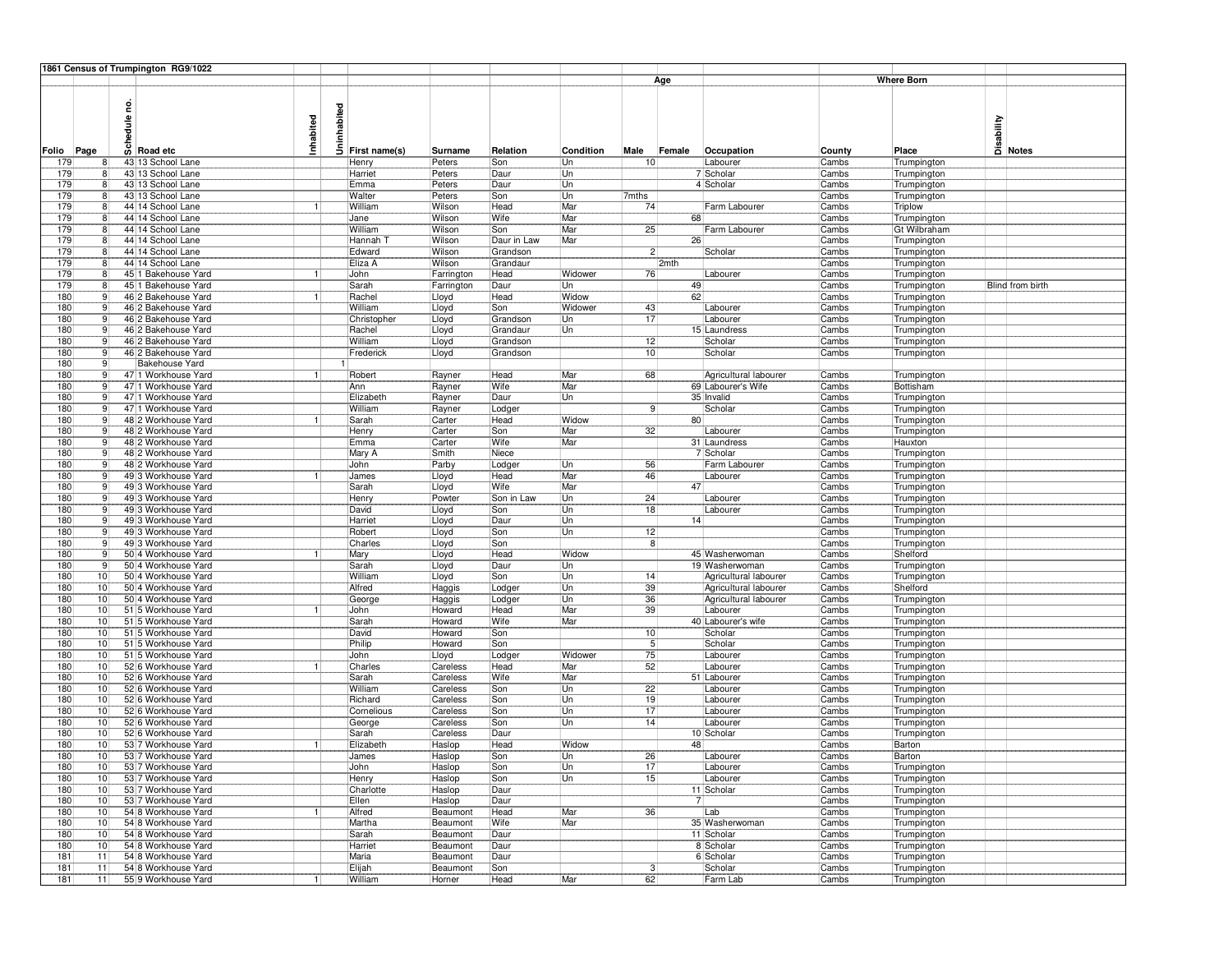|            |                       | 1861 Census of Trumpington RG9/1022          |              |             |                    |                    |              |            |                 |                 |                      |                |                            |                                     |
|------------|-----------------------|----------------------------------------------|--------------|-------------|--------------------|--------------------|--------------|------------|-----------------|-----------------|----------------------|----------------|----------------------------|-------------------------------------|
|            |                       |                                              |              |             |                    |                    |              |            |                 | Age             |                      |                | <b>Where Born</b>          |                                     |
| Folio      | Page                  | g<br>edule<br>$\overline{8}$ Road etc        | Inhabited    | Uninhabited | First name(s)      | Surname            | Relation     | Condition  | Male            | Female          | Occupation           | County         | Place                      | <b>Sability</b><br>Disa<br>Di Notes |
| 181        | 11                    | 55 9 Workhouse Yard                          |              |             | Mary               | Horner             | Wife         | Mar        |                 |                 | 62 Laundress         | Cambs          | Trumpington                |                                     |
| 181        | 11                    | 55 9 Workhouse Yard                          |              |             | William            | Horner             | Grandson     | Un         | 11              |                 | Lab                  | Cambs          | Trumpington                |                                     |
| 181        | 11                    | 56 10 Workhouse Yard                         | $\mathbf{1}$ |             | Bransom            | Howard             | Head         | Mar        | 68              |                 | Lab                  | Cambs          | Trumpington                |                                     |
| 181        | 11                    | 56 10 Workhouse Yard                         |              |             | Sarah              | Howard             | Wife         | Mar        |                 | 72              |                      | Cambs          | Trumpington                |                                     |
| 181        | 11                    | 56 10 Workhouse Yard                         |              |             | Harriet            | Howard             | Daur         | Un         |                 | 35              |                      | Cambs          | Trumpington                |                                     |
| 181        | 11                    | 57 11 Workhouse Yard                         | 1            |             | Jeremiah           | Wilson             | Head         | Widr       | 66              |                 | Ag Lab               | Cambs          | Trumpington                |                                     |
| 181        | 11                    | 57 11 Workhouse Yard                         |              |             | William            | Wilson             | Son          | Widr       | 44              |                 | Ag Lab               | Cambs          | Trumpington                |                                     |
| 181        | 11                    | 58 12 Workhouse Yard                         | $\vert$      |             | James              | Wilson             | Head         | Mar<br>Mar | 36              |                 | Ag Lab               | Cambs          | Trumpington                |                                     |
| 181<br>181 | 11<br>$\overline{11}$ | 58 12 Workhouse Yard<br>58 12 Workhouse Yard |              |             | Mary<br>Elizabeth  | Wilson<br>Wilson   | Wife<br>Daur |            |                 | 35 <sup>2</sup> | 13 Scholar           | Cambs<br>Cambs | Trumpington<br>Trumpington |                                     |
| 181        | 11                    | 58 12 Workhouse Yard                         |              |             | Mary               | Wilson             | Daur         |            |                 |                 | 11 Scholar           | Cambs          | Trumpington                |                                     |
| 181        | 11                    | 58 12 Workhouse Yard                         |              |             | Kate               | Wilson             | Daur         |            |                 |                 | 10 Scholar           | Cambs          | Trumpington                |                                     |
| 181        | 11                    | 58 12 Workhouse Yard                         |              |             | Lydia              | Wilson             | Daur         |            |                 |                 | 8 Scholar            | Cambs          | Trumpington                |                                     |
| 181        | 11                    | 58 12 Workhouse Yard                         |              |             | Emma               | Wilson             | Daur         |            |                 |                 | 5 Scholar            | Cambs          | Trumpington                |                                     |
| 181        | 11                    | 58 12 Workhouse Yard                         |              |             | John               | Wilson             | Son          |            | 2!              |                 | Scholar              | Cambs          | Trumpington                |                                     |
| 181        | 11                    | 58 12 Workhouse Yard                         |              |             | Frederick W        | Wilson             | Son          |            | 1 mth           |                 |                      | Cambs          | Trumpington                |                                     |
| 181        | 11                    | 58 12 Workhouse Yard                         |              |             | George S           | Wilson             | Son          |            | l mth           |                 |                      | Cambs          | Trumpington                |                                     |
| 181        | 11                    | 59 13 Workhouse Yard                         | 1            |             | Elizabeth          | Wilson             | Head         | W          |                 |                 | 70 Family Laundress  | Cambs          | Shelford                   |                                     |
| 181        | 11                    | 59 13 Workhouse Yard                         |              |             | William            | Wilson             | Son          | Un         | 29              |                 | Ag Lab               | Cambs          | Trumpington                |                                     |
| 181        | 71                    | 60 14 Workhouse Yard                         | 11           |             | James              | Saunders           | Head         | Mar        | 65              |                 | Ag Lab               | Cambs          | Trumpington                |                                     |
| 181        | 11                    | 60 14 Workhouse Yard                         |              |             | Mary A             | Saunders           | Wife         | Mar        |                 |                 | 60 Laundry           | Kent           | Chatham                    |                                     |
| 181<br>181 | 11<br>12              | 60 14 Workhouse Yard<br>61 15 Workhouse Yard | 1            |             | Sarah              | Saunders           | Daur<br>Head | Un<br>Mar  | 32              |                 | 23 Laundry<br>Ag Lab | Cambs<br>Cambs | Trumpington                |                                     |
| 181        | $\overline{12}$       | 61 15 Workhouse Yard                         |              |             | Henry<br>Martha    | Rayner<br>Rayner   | Wife         | Mar        |                 | 34              |                      | Cambs          | Trumpington<br>Trumpington |                                     |
| 181        | 12                    | 61 15 Workhouse Yard                         |              |             | Emma               | Rayner             | Daur         |            |                 |                 | 11 Scholar           | Cambs          | Trumpington                |                                     |
| 181        | 12                    | 61 15 Workhouse Yard                         |              |             | Alice              | Rayner             | Daur         |            |                 |                 | 7 Scholar            | Cambs          | Trumpington                |                                     |
| 181        | 12                    | 61 15 Workhouse Yard                         |              |             | Charles            | Rayner             | Son          |            | 31              |                 | Scholar              | Cambs          | Trumpington                |                                     |
| 181        | 12                    | 61 15 Workhouse Yard                         |              |             | Ruth               | Rayner             | Daur         |            |                 | 4 mths          |                      | Cambs          | Trumpington                |                                     |
| 181        | 12                    | 61 15 Workhouse Yard                         |              |             | Joseph             | Seeby              | Lodger       | Wdr        | 74              |                 | Lab                  | Cambs          | Trumpington                |                                     |
| 181        | 12                    | 62 16 Workhouse Yard                         |              |             | John               | Stearn             | Head         | Mar        | 54              |                 | Lab                  | Cambs          | Trumpington                |                                     |
| 181        | 12                    | 62 16 Workhouse Yard                         |              |             | Eliza              | Stearn             | Wife         | Mar        |                 | 48              |                      | Cambs          | Trumpington                |                                     |
| 181        | $\overline{12}$       | 62 16 Workhouse Yard                         |              |             | Henry              | Stearn             | Son          | Un         | 16              |                 | Lab                  | Cambs          | Trumpington                |                                     |
| 181        | 12                    | 62 16 Workhouse Yard                         |              |             | John               | Stearn             | Son          |            | 11              |                 | Lab                  | Cambs          | Trumpington                |                                     |
| 181        | $\overline{12}$       | 62 16 Workhouse Yard                         |              |             | Eliza              | Stearn             | Daur         |            |                 |                 | 8 Scholar            | Cambs          | Trumpington                |                                     |
| 181        | 12                    | 63 17 Workhouse Yard<br>63 17 Workhouse Yard | 11           |             | John               | Rayner             | Head<br>Wife | Mar<br>Mar | 43              |                 | Ag Lab               | Cambs          | Hoxton                     | Hauxton on 1871 census              |
| 181<br>181 | 12<br>12              | 63 17 Workhouse Yard                         |              |             | Keziah<br>Simeon   | Rayner<br>Rayner   | Son          | Un         | 18              | 38              | Ag Lab               | Cambs<br>Cambs | Foxton<br>Trumpington      |                                     |
| 181        | 12                    | 63 17 Workhouse Yard                         |              |             | Eliza              | Rayner             | Daur         |            |                 | 11              |                      | Cambs          | Trumpington                |                                     |
| 181        | $\overline{12}$       | 63 17 Workhouse Yard                         |              |             | Keziah             | Rayner             | Daur         |            |                 |                 | 9 Scholar            | Cambs          | Shelford                   |                                     |
| 181        | 12                    | 63 17 Workhouse Yard                         |              |             | Sarah              | Rayner             | Daur         |            |                 |                 | 7 Scholar            | Cambs          | Cambridge                  |                                     |
| 181        | 12                    | 63 17 Workhouse Yard                         |              |             | Jane               | Rayner             | Daur         |            |                 |                 | 2 Scholar            | Cambs          | Cambridge                  |                                     |
| 181        | 12                    | 64 18 Workhouse Yard                         | -1           |             | William            | Coleman            | Head         | Mar        | 35 <sup>5</sup> |                 | Ag Lab               | Cambs          | Trumpington                |                                     |
| 181        | 12                    | 64 18 Workhouse Yard                         |              |             | Susan              | Coleman            | Wife         | Mar        |                 |                 | 32 Laundress         | Cambs          | Trumpington                |                                     |
| 181        | $\overline{12}$       | 64 18 Workhouse Yard                         |              |             | William F          | Coleman            | Son          | Un         | 13              |                 | Labourer             | Cambs          | Trumpington                |                                     |
| 181        | 12                    | 64 18 Workhouse Yard                         |              |             | Eliza              | Coleman            | Daur         |            |                 |                 | 10 Scholar           | Cambs          | Trumpington                |                                     |
| 181        | 12                    | 64 18 Workhouse Yard                         |              |             | Elizabeth          | Coleman            | Daur         |            |                 |                 | 2 Scholar            | Cambs          | Trumpington                |                                     |
| 181        | 12                    | 65 19 Workhouse Yard                         | -1           |             | Peter              | Rayner             | Head         | Mar        | 27              |                 | Boot & Shoe Maker    | Cambs          | Trumpington                |                                     |
| 182        | 13                    | 65 19 Workhouse Yard<br>65 19 Workhouse Yard |              |             | Alice              | Rayner             | Wife         | Mar        |                 | 29              |                      | Cambs          | Trumpington                |                                     |
| 182<br>182 | 13<br>13              | 65 19 Workhouse Yard                         |              |             | George E<br>Minnie | Rayner<br>Rayner   | Son<br>Daur  |            | 5 <sup>1</sup>  |                 | Scholar<br>3 Scholar | Cambs<br>Cambs | Trumpington<br>Trumpington |                                     |
| 182        | 13                    | 65 19 Workhouse Yard                         |              |             | Mary A J           | Rayner             | Daur         |            |                 | 1               |                      | Cambs          | Trumpington                |                                     |
| 182        | 13                    | 66 20 Workhouse Yard                         | -1.          |             | John               | Utteridge          | Head         | Mar        | 47              |                 | Lab                  | Cambs          | Trumpington                |                                     |
| 182        | 13                    | 66 20 Workhouse Yard                         |              |             | Ann                | Utteridge          | Wife         | Mar        |                 | 45 <sup>2</sup> |                      | Cambs          | Trumpington                |                                     |
| 182        | 13                    | 66 20 Workhouse Yard                         |              |             | Eliza              | Utteridge          | Daur         | Un         |                 |                 | 13 Laundress         | Cambs          | Trumpington                |                                     |
| 182        | 13                    | 66 20 Workhouse Yard                         |              |             | Alfred             | Utteridge          | Son          |            | 11              |                 | Scholar              | Cambs          | Trumpington                |                                     |
| 182        | 13                    | 66 20 Workhouse Yard                         |              |             | John               | Utteridge          | Son          |            | 8 <sup>1</sup>  |                 | Scholar              | Cambs          | Trumpington                |                                     |
| 182        | 13                    | 66 20 Workhouse Yard                         |              |             | Frederick          | Utteridge          | Son          |            | 3 <sup>1</sup>  |                 | Scholar              | Cambs          | Trumpington                |                                     |
| 182        | 13                    | 66 20 Workhouse Yard                         |              |             | Ann E              | Utteridge          | Daur         |            |                 | 1               |                      | Cambs          | Trumpington                |                                     |
| 182        | 13                    | 67 1 Swan's Yard                             |              |             | Samuel             | Wilson             | Head         | Mar        | 61              |                 | Ag Lab               | Cambs          | Trumpington                |                                     |
| 182        | 13                    | 67 1 Swan's Yard                             |              |             | Charlotte          | Wilson             | <b>Wife</b>  | Mar        |                 | 58              |                      | Cambs          | Trumpington                |                                     |
| 182        | 13                    | 67 1 Swan's Yard                             |              |             | Charlotte          | Wilson             | Lodger       | W          |                 |                 | 63 Washerwoman       | Cambs          | Shelford                   |                                     |
| 182<br>182 | $\overline{13}$<br>13 | 68 2 Swan's Yard<br>68 2 Swan's Yard         | 1            |             | Mary<br>Robert     | Darnell<br>Darnell | Head<br>Son  | W<br>Mar   | 26              |                 | 69 Laundress<br>Lab  | Cambs<br>Cambs | Trumpington<br>Trumpington |                                     |
| 182        | 13                    | 68 2 Swan's Yard                             |              |             | Mary A             | Darnell            | Dr in law    | Mar        |                 | 24              |                      | Cambs          | Hauxton                    |                                     |
| 182        | 13                    | 68 2 Swan's Yard                             |              |             | James              | Darnell            | Grandson     |            | $\overline{3}$  |                 | Scholar              | Cambs          | Trumpington                |                                     |
|            |                       |                                              |              |             |                    |                    |              |            |                 |                 |                      |                |                            |                                     |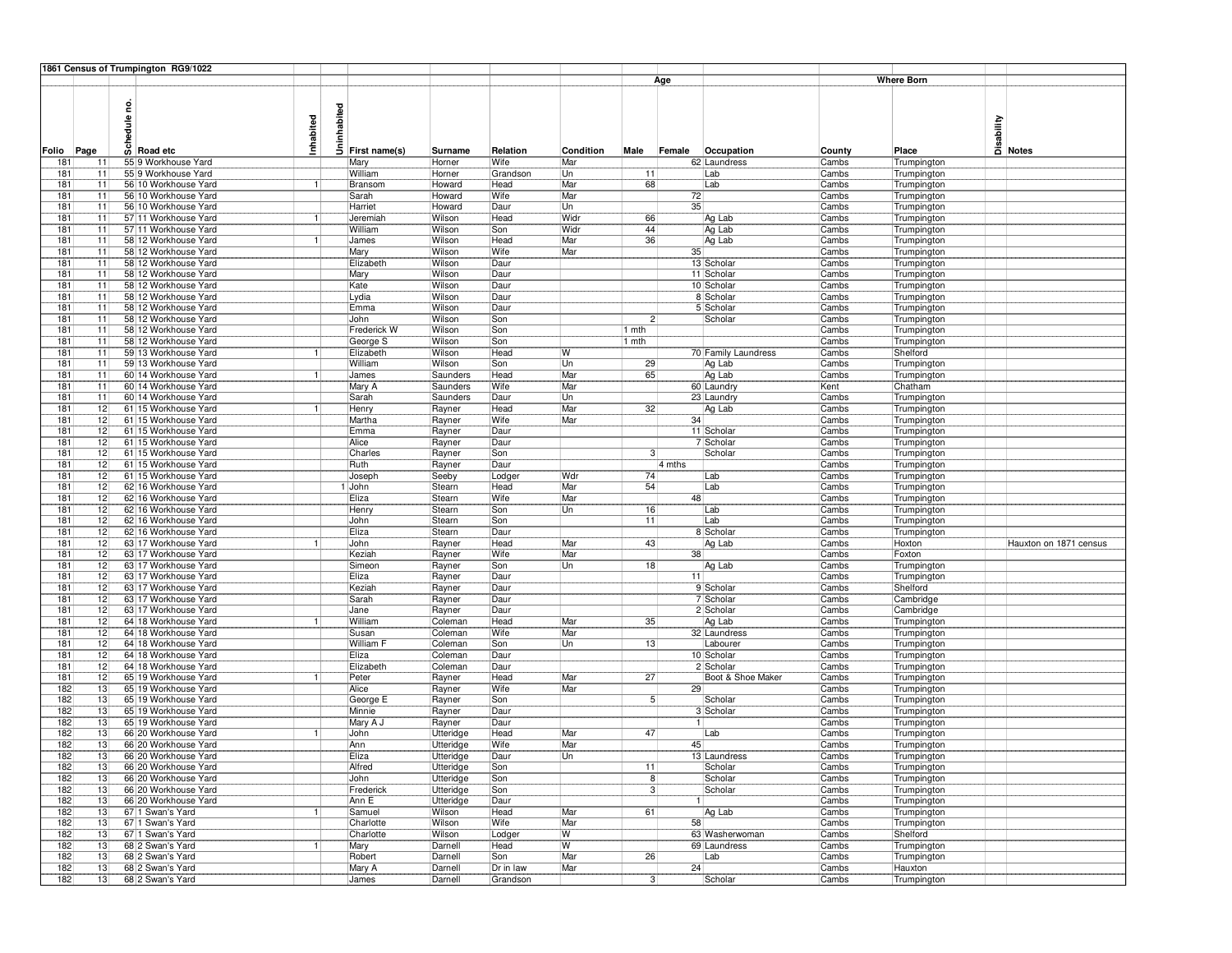|            |                       | 1861 Census of Trumpington RG9/1022  |           |          |                               |                        |                      |            |                  |                             |                       |                            |                                                        |
|------------|-----------------------|--------------------------------------|-----------|----------|-------------------------------|------------------------|----------------------|------------|------------------|-----------------------------|-----------------------|----------------------------|--------------------------------------------------------|
|            |                       |                                      |           |          |                               |                        |                      |            |                  | Age                         |                       | <b>Where Born</b>          |                                                        |
|            |                       |                                      |           |          |                               |                        |                      |            |                  |                             |                       |                            |                                                        |
|            |                       | g                                    |           |          |                               |                        |                      |            |                  |                             |                       |                            |                                                        |
|            |                       |                                      |           | nhabited |                               |                        |                      |            |                  |                             |                       |                            | Disability<br>Disa<br><mark>Di Notes</mark>            |
|            |                       | edule                                | Inhabited |          |                               |                        |                      |            |                  |                             |                       |                            |                                                        |
|            |                       |                                      |           | Ξ        |                               |                        |                      |            |                  |                             |                       |                            |                                                        |
| Folio Page |                       | $\overline{\omega}$ Road etc         |           |          | First name(s)                 | Surname                | Relation             | Condition  | Male             | Female<br>Occupation        | County                | Place                      |                                                        |
| 182        | 13                    | 68 2 Swan's Yard<br>68 2 Swan's Yard |           |          | Robert<br>Elizabeth           | Darnell<br>Darnell     | Grandson             |            | 2                | 4 mths                      | Cambs                 | Trumpington                |                                                        |
| 182<br>182 | 13<br>13              | 69 3 Swan's Yard                     |           |          | James                         | Carter                 | Grandaughter<br>Head | Mar        | 38               | Ag Lab                      | Cambs<br>Cambs        | Trumpington<br>Trumpington |                                                        |
| 182        | 13                    | 69 3 Swan's Yard                     |           |          | Sarah                         | Carter                 | Wife                 | Mar        |                  | 29                          | Cambs                 | Trumpington                |                                                        |
| 182        | 13                    | 69 3 Swan's Yard                     |           |          | Rachel                        | Carter                 | Daur                 |            |                  | 8 Scholar                   | Cambs                 | Trumpington                |                                                        |
| 182        | 13                    | 69 3 Swan's Yard                     |           |          | George                        | Carter                 | Son                  |            | 2                | Scholar                     | Cambs                 | Trumpington                |                                                        |
| 182        | 13                    | 69 3 Swan's Yard                     |           |          | Elizabeth                     | Carter                 | Daur                 |            |                  | 2 Scholar                   | Cambs                 | Trumpington                |                                                        |
| 182        | 14                    | 69 3 Swan's Yard                     |           |          | Eliza                         | Carter                 | Daur                 |            |                  | 1 mth                       | Cambs                 | Trumpington                |                                                        |
| 182        | $\overline{14}$       | 70 4 Swan's Yard                     |           |          | Joseph                        | Wilson                 | Head                 | Mar        | 26               | Ag Lab                      | Cambs                 | Trumpington                |                                                        |
| 182        | $\overline{14}$       | 70 4 Swan's Yard                     |           |          | Martha                        | Wilson                 | Wife                 | Mar        |                  | 25 Laundress                | Cambs                 | Trumpington                |                                                        |
| 182        | 14                    | 70 4 Swan's Yard                     |           |          | James S                       | Wilson                 | Son                  | Un         | 3 <sup>1</sup>   | Scholar                     | Cambs                 | Trumpington                |                                                        |
| 182        | 14                    | 70 4 Swan's Yard                     |           |          | Ellen M                       | Wilson                 | Daur                 | Un         |                  | 21                          | Cambs                 | Trumpington                | Age: see Footnote 6                                    |
| 182<br>182 | 14<br>$\overline{14}$ | 70 4 Swan's Yard<br>71 5 Swan's Yard |           |          | Richard<br>Hannah             | Howlett<br>White       | Nephew<br>Head       | Un<br>W.   | 13               | Ag Lab<br>47                | <b>Cambs</b><br>Cambs | Trumpington                |                                                        |
| 182        | 14                    | 71 5 Swan's Yard                     |           |          | Henry                         | White                  | Son                  | Un         | 19               | Lab                         | Cambs                 | Trumpington<br>Trumpington |                                                        |
| 182        | 14                    | 71 5 Swan's Yard                     |           |          | Elizabeth                     | White                  | Daur                 | Un         |                  | 16                          | Cambs                 | Trumpington                |                                                        |
| 182        | 14                    | 71 5 Swan's Yard                     |           |          | Elizabeth                     | Smith                  | Lodger               | W          |                  | 65                          | Cambs                 | Shelford                   |                                                        |
| 182        | 14                    | 72 6 Swan's Yard                     |           |          | John                          | Rayner                 | Head                 | Mar        | 30               | Ag Lab                      | Cambs                 | Trumpington                |                                                        |
| 182        | 14                    | 72 6 Swan's Yard                     |           |          | Sarah                         | Rayner                 | Wife                 | Mar        |                  | 33                          | Cambs                 | Trumpington                |                                                        |
| 182        | 14                    | 72 6 Swan's Yard                     |           |          | Hannah                        | Carter                 | Daur                 |            |                  | 11 Scholar                  | Cambs                 | Trumpington                |                                                        |
| 182        | 14                    | 72 6 Swan's Yard                     |           |          | John                          | Carter                 | Son                  |            | $6 \mid$         | Scholar                     | Cambs                 | Trumpington                |                                                        |
| 182        | 14                    | 72 6 Swan's Yard                     |           |          | Ann                           | Rayner                 | Daur                 |            |                  | 3 Scholar                   | Cambs                 | Trumpington                |                                                        |
| 182        | 14                    | 72 6 Swan's Yard                     |           |          | Robert                        | Rayner                 | Son                  |            |                  |                             | Cambs                 | Trumpington                |                                                        |
| 182        | 14                    | 73 7 Swan's Yard                     |           |          | Frederick K                   | Stearn                 | Head                 | Mar        | 32               | Tailor employing one boy    | Cambs                 | Grantchester               |                                                        |
| 182        | 14                    | 73 7 Swan's Yard                     |           |          | Emma                          | Stearn                 | Wife                 | Mar        |                  | 32                          | Cambs                 | Trumpington                |                                                        |
| 182        | 14                    | 73 7 Swan's Yard                     |           |          | Frederick                     | Stearn                 | Son                  |            | 8 <sup>1</sup>   | Scholar                     | Cambs                 | Trumpington                |                                                        |
| 182<br>182 | 14<br>$\overline{14}$ | 73 7 Swan's Yard<br>73 7 Swan's Yard |           |          | Albert D<br>Herbert           | Stearn<br>Stearn       | Son<br>Son           |            |                  | Scholar<br>Scholar          | Cambs<br>Cambs        | Trumpington<br>Trumpington |                                                        |
| 182        | 14                    | 73 7 Swan's Yard                     |           |          | Arthur K                      | Stearn                 | Son                  |            | з                | Scholar                     | Cambs                 | Trumpington                |                                                        |
| 182        | 14                    | 73 7 Swan's Yard                     |           |          | Walter                        | Stearn                 | Son                  |            | 1 <sub>mth</sub> |                             | Cambs                 | Trumpington                |                                                        |
| 182        | 14                    | 74 Weighbridge House                 |           |          | Martha                        | Seeby                  | Head                 | W          |                  | 64 Laundress                | Cambs                 | Trumpington                |                                                        |
| 182        | 14                    | 74 Weighbridge House                 |           |          | George                        | Seeby                  | Grandson             | Un         | 18               | Ag Lab                      | Cambs                 | Trumpington                |                                                        |
| 183        | 15                    | 75                                   |           |          | William                       | Hall                   | Head                 | Mar        | 53               | Servt                       | Cambs                 | Trumpington                |                                                        |
| 183        | 15                    | 75                                   |           |          | Beatrice                      | Hall                   | Wife                 | Mar        |                  | 60 Servt                    | Cambs                 | Cambridge                  |                                                        |
| 183        | $\overline{15}$       | 75                                   |           |          | <b>Herbert M</b>              | Hall                   | Son                  | Un         | 18               | House servant               | Cambs                 | Trumpington                |                                                        |
| 183        | 15                    | 76 1 London Road                     |           |          | Charles                       | Fromant                | Head                 | Mar        | 62               | Wheelwright                 | Cambs                 | Swaffham Bulbeck           |                                                        |
| 183        | 15                    | 76 1 London Road                     |           |          | Mary A                        | Fromant                | Wife                 | Mar        |                  | 62                          | Cambs                 | Duxford                    |                                                        |
| 183        | 15                    | 76 1 London Road<br>76 1 London Road |           |          | Charles <sub>F</sub><br>Sarah | Reader                 | Grandson             |            | $\mathbf{3}$     | Scholar                     | Cambs                 | Hauxton                    |                                                        |
| 183<br>183 | 15<br>15              | 77 2 London Road                     |           |          | Thomas                        | Utteridge<br>Inkersole | Servt<br>Head        | Un<br>Mar  | 45               | 16 Servt<br>Spirit Merchant | Cambs<br>Huntingdon   | Trumpington<br>Hartford    |                                                        |
| 183        | 15                    | 77 2 London Road                     |           |          | Elizabeth                     | Inkersole              | Wife                 | Mar        |                  | 43                          | Essex                 | Billericay                 |                                                        |
| 183        | 15                    | 77 2 London Road                     |           |          | Mary A                        | Bowers                 | Servt                | Un         |                  | 23 House servt              | Cambs                 | Horseheath                 |                                                        |
| 183        | 15                    | 78 3 London Road                     |           |          | Charles                       | Seeby                  | Head                 | Mar        | 36               | Lab                         | Cambs                 | Trumpington                |                                                        |
| 183        | 15                    | 78 3 London Road                     |           |          | <b>Maria</b>                  | Seeby                  | Wife                 | Mar        |                  | 33                          | Cambs                 | Trumpington                |                                                        |
| 183        | 15                    | 78 3 London Road                     |           |          | Walter                        | Seeby                  | Son                  |            |                  |                             | Cambs                 | Trumpington                |                                                        |
| 183        | 15                    | 78 3 London Road                     |           |          | Emma                          | Seeby                  | Sister               | Un         |                  | 20 Dressmaker               | Cambs                 | Trumpington                |                                                        |
| 183        | 15                    | 79 4 London Road                     |           |          | William                       | Mayle                  | Head                 | Mar        | 29               | Ag Lab                      | Cambs                 | Trumpington                |                                                        |
| 183        | 15                    | 79 4 London Road                     |           |          | Ann                           | Mayle                  | Wife                 | Mar        |                  | 32                          | Cambs                 | Harston                    |                                                        |
| 183        | 15                    | 79 4 London Road                     |           |          | Emma J                        | Mayle                  | Daur                 | Un         |                  | 6mths                       | Cambs                 | Trumpington                |                                                        |
| 183        | $\overline{15}$       | 79 4 London Road<br>80 5 London Road |           |          | Pamela                        | Mayle<br>Hall          | Mother               | W          | 62               | 56                          | London                |                            |                                                        |
| 183<br>183 | 15<br>15              | 80 5 London Road                     |           |          | John<br>Naomi                 | Hall                   | Head<br>Wife         | Mar<br>Mar |                  | Ag Lab<br>61                | Cambs<br>Cambs        | Trumpington<br>Triplow     |                                                        |
| 183        | 15                    | 81 6 London Road                     |           |          | James                         | Stearn                 | Head                 | Mar        | 62               | Tailor                      | Cambs                 | Trumpington                |                                                        |
| 183        | 15                    | 81 6 London Road                     |           |          | Sarah                         | Stearn                 | Wife                 | Mar        |                  | 62                          | Cambs                 | Chesterton                 |                                                        |
| 183        | 15                    | 81 6 London Road                     |           |          | Ann                           | Stearn                 | Daur                 | Un         |                  | 20                          | Cambs                 | Trumpington                |                                                        |
| 183        | 15                    | 81 6 London Road                     |           |          | Henry                         | Stearn                 | Son                  |            | $\mathbf{3}$     |                             | Cambs                 | Trumpington                |                                                        |
| 183        | 15                    | 82 7 London Road                     |           |          | Robert                        | Lloyd                  | Head                 | Widower    | 46               | Ag Lab                      | Cambs                 | Trumpington                |                                                        |
| 183        | 16                    | 82 7 London Road                     |           |          | Ellen                         | Lloyd                  | Daur                 | Un         |                  | 16 Pupil Teacher            | Cambs                 | Trumpington                |                                                        |
| 183        | 16                    | 82 7 London Road                     |           |          | Susan                         | Lloyd                  | Daur                 |            |                  | 11 Scholar                  | Cambs                 | Trumpington                |                                                        |
| 183        | 16                    | 82 7 London Road                     |           |          | Lydia                         | Lloyd                  | Daur                 |            |                  | 8 Scholar                   | Cambs                 | Trumpington                |                                                        |
| 183        | 16                    | 83 London Road                       |           |          | Henry                         | Carter                 | Head                 | Mar        | 68               | Ag Lab                      | Cambs                 | Trumpington                | Same house as schedule 82                              |
| 183<br>183 | 16<br>16              | 83 London Road<br>83 London Road     |           |          | Susan<br>John                 | Carter<br>Carter       | Wife<br>Son          | Mar<br>Un  | 29               | 67<br>Hostler               | Cambs<br>Cambs        | Trumpington                | Same house as schedule 82<br>Same house as schedule 82 |
| 183        | 16                    | 84 8 London Road                     |           |          | William                       | Haslop                 | Head                 | Mar        | 56               | Lab                         | Cambs                 | Trumpington<br>Trumpington |                                                        |
| 183        | 16                    | 84 8 London Road                     |           |          | Maria                         | Haslop                 | <b>Wife</b>          | Mar        |                  | 54                          | Cambs                 | Trumpington                |                                                        |
|            |                       |                                      |           |          |                               |                        |                      |            |                  |                             |                       |                            |                                                        |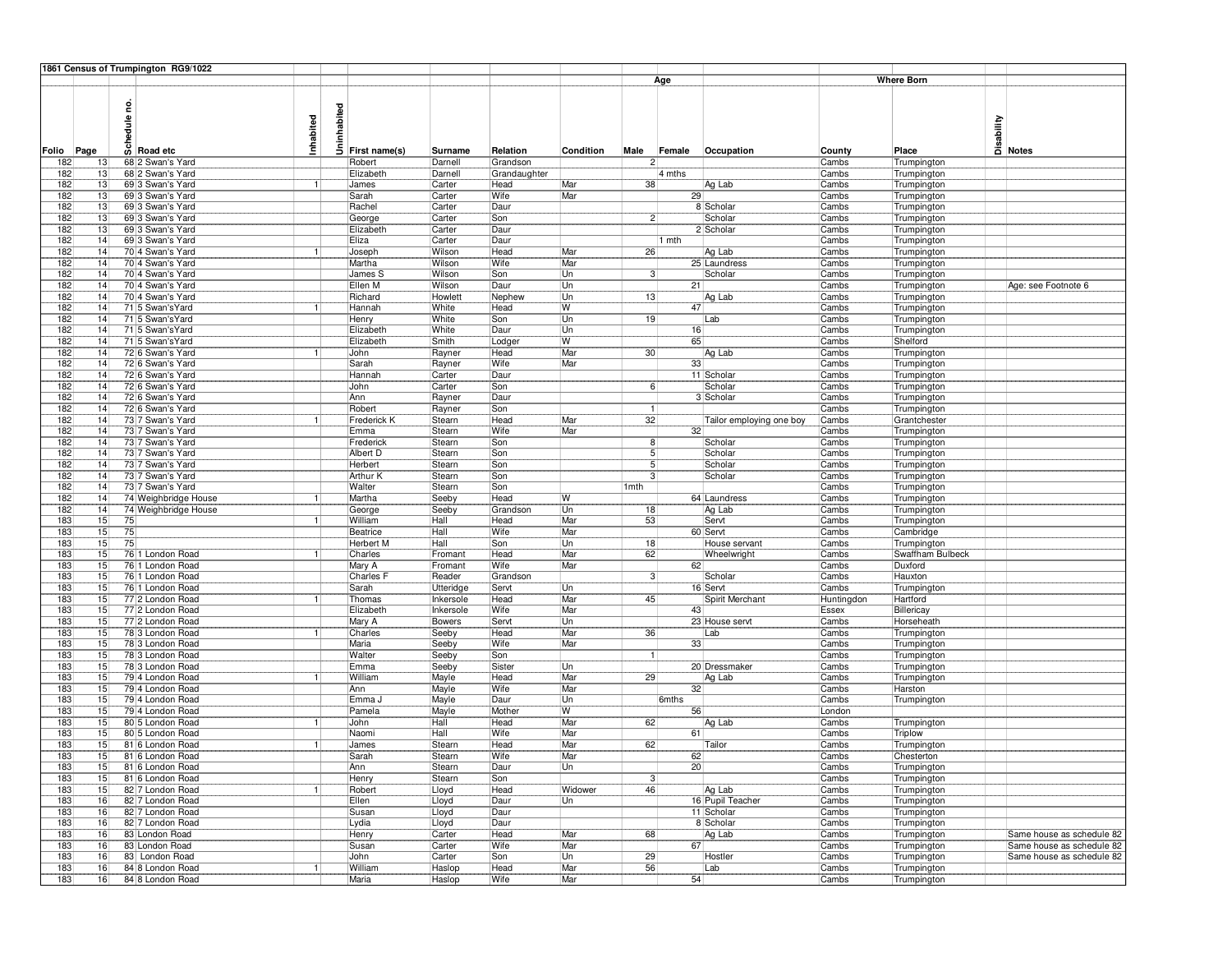|            |                 | 1861 Census of Trumpington RG9/1022        |           |             |                       |                            |                        |            |                 |         |                          |                       |                               |                                   |
|------------|-----------------|--------------------------------------------|-----------|-------------|-----------------------|----------------------------|------------------------|------------|-----------------|---------|--------------------------|-----------------------|-------------------------------|-----------------------------------|
|            |                 |                                            |           |             |                       |                            |                        |            |                 | Age     |                          |                       | <b>Where Born</b>             |                                   |
| Folio Page |                 | g<br>edule<br>$\overline{\omega}$ Road etc | Inhabited | Uninhabited | First name(s)         | Surname                    | Relation               | Condition  | Male            | Female  | Occupation               | County                | Place                         | Disability<br>Disability<br>Notes |
| 183        | 16              | 84 8 London Road                           |           |             | William               | Haslop                     | Son                    | Un         | 22              |         | Ag Lab                   | Cambs                 | Trumpington                   |                                   |
| 183        | 16              | 84 8 London Road                           |           |             | Charles               | Haslop                     | Son                    |            | 14              |         | Ap Tailor                | Cambs                 | Trumpington                   |                                   |
| 183        | 16              | 84 8 London Road                           |           |             | Sydney                | Haslop                     | Grandson               |            | $\overline{7}$  |         | Scholar                  |                       | London                        |                                   |
| 183        | 16              | 84 8 London Road                           |           |             | George                | Wade                       | Lodger                 | Un         | 22              |         | Blacksmith               | Essex                 | Bocking                       |                                   |
| 183        | 16<br>16        | Uninhabited<br>85 10 London Road           |           |             |                       |                            |                        | Mar        |                 |         |                          |                       |                               |                                   |
| 183<br>183 | 16              | 85 10 London Road                          |           |             | Samuel<br>Sarah       | Wilson<br>Wilson           | Head<br>Wife           | Mar        | 41              | 44      | Ag Lab                   | Cambs<br>Cambs        | Trumpington<br>Great Eversden |                                   |
| 183        | 16              | 85 10 London Road                          |           |             | George                | Wilson                     | Son                    | Un         | 21              |         | Groom                    | Cambs                 | Trumpington                   |                                   |
| 183        | 16              | 85 10 London Road                          |           |             | Charlotte             | Wilson                     | Daur                   | Un         |                 | 16      |                          | Cambs                 | Trumpington                   |                                   |
| 183        | 16              | 85 10 London Road                          |           |             | Charlotte             | Morley                     | Mother in law          | W          |                 |         | 67 Laundress             |                       | Swavesey                      |                                   |
| 183        | 16              | 86 11 London Road                          | 1         |             | Richard               | Horner                     | Head                   | Mar        | 57              |         | Ag Lab                   | Cambs                 | Trumpington                   |                                   |
| 183        | 16              | 86 11 London Road                          |           |             | Martha                | Horner                     | Wife                   | Mar        |                 | 55      |                          | Cambs                 | Trumpington                   |                                   |
| 183<br>183 | 16<br>16        | 87 12 London Road<br>87 12 London Road     |           |             | James<br>Mary         | Huddlestone<br>Huddlestone | Head<br>Wife           | Mar<br>Mar | 48              |         | Gardener<br>46 Laundress | Cambs<br>Cambs        | Harston                       |                                   |
| 183        | 16              | 87 12 London Road                          |           |             | Matilda               | Huddlestone                | Daur                   | Un         |                 |         | 23 Dressmaker            | Cambs                 | Trumpington<br>Trumpington    |                                   |
| 183        | 16              | 87 12 London Road                          |           |             | Annie                 | Huddlestone                | Daur                   |            |                 | 13      |                          | Cambs                 | Trumpington                   |                                   |
| 183        | 16              | 88 13 London Road                          |           |             | Elizabeth             | Kefford                    | Head                   | W          |                 |         | 79 Laundress             | Cambs                 | Grantchester                  |                                   |
| 184        | 17              | 88 13 London Road                          |           |             | Phebe                 | Kefford                    | Daur                   | Un         |                 |         | 46 Laundress             | Cambs                 | Trumpington                   |                                   |
| 184        | 17              | 88 13 London Road                          |           |             | Sarah                 | Kefford                    | Daur                   | Un         |                 |         | 42 Laundress             | Cambs                 | Trumpington                   |                                   |
| 184        | 17              | 88 13 London Road                          |           |             | Mary                  | Kefford                    | Daur                   | Un         |                 |         | 40 Laundress             | Cambs                 | Trumpington                   |                                   |
| 184        | 17<br>17        | 88 13 London Road<br>89 14 London Road     |           |             | Charlotte             | Kefford                    | Daur                   | Un         | 30              |         | 31 Laundress             | Cambs                 | Trumpington                   |                                   |
| 184<br>184 | 17              | 89 14 London Road                          |           |             | George H<br>Charlotte | Haslop<br>Haslop           | Head<br>Wife           | Mar<br>Mar |                 |         | Lab<br>27 Laundress      | Cambs<br>Cambs        | Trumpington<br>Trumpington    |                                   |
| 184        | $\overline{17}$ | 89 14 London Road                          |           |             | Elizabeth             | Haslop                     | Daur                   |            |                 |         | 4 Scholar                | Cambs                 | Trumpington                   |                                   |
| 184        | 17              | 89 14 London Road                          |           |             | Edward                | Haslop                     | Son                    |            | 2 <sup>1</sup>  |         |                          | Cambs                 | Trumpington                   |                                   |
| 184        | 17              | 89 14 London Road                          |           |             | Robert C              | Haslop                     | Son                    |            | 6mths           |         |                          | Cambs                 | Trumpington                   |                                   |
| 184        | 17              | 90 15 London Road                          |           |             | Charles               | Fromant                    | Head                   | Mar        | 30 <sub>5</sub> |         | Wheelwright & Carpenter  | Cambs                 | Trumpington                   |                                   |
| 184        | 17              | 90 15 London Road                          |           |             | Mary                  | Fromant                    | Wife                   | Mar        |                 | 31      |                          | Cambs                 | Trumpington                   |                                   |
| 184        | 17              | 90 15 London Road                          |           |             | Sydney <sub>1</sub>   | Fromant                    | Son                    |            | 8               |         | Scholar                  | Cambs                 | Trumpington                   |                                   |
| 184        | 17<br>17        | 90 15 London Road                          |           |             | Uriah H               | Fromant                    | Son                    |            | 6               |         | Scholar                  | Cambs                 | Trumpington                   |                                   |
| 184<br>184 | 17              | 90 15 London Road<br>91 17 London Road     |           |             | Arthur<br>James       | Fromant<br>Stearn          | Son<br>Head            | Mar        | 2 <br>33        |         | Brewer Publican & Tailor | Cambs<br>Cambs        | Trumpington<br>Trumpington    |                                   |
| 184        | 17              | 91 17 London Road                          |           |             | Rachel                | Stearn                     | Wife                   | Mar        |                 |         | 32 Publican's wife       | Cambs                 | Trumpington                   |                                   |
| 184        | $\overline{17}$ | 91117 London Road                          |           |             | Emily M               | Stearn                     | Daur                   |            |                 |         | 5 Scholar                | Cambs                 | Trumpington                   |                                   |
| 184        | 17              | 91 17 London Road                          |           |             | Julia A               | Stearn                     | Daur                   |            |                 |         | 3 Scholar                | Cambs                 | Trumpington                   |                                   |
| 184        | 17              | 92 18 London Road                          |           |             | James                 | Smith                      | Head                   | Mar        | 33              |         | Foreman Coprolite Diger  | Suffolk               | Great Bradly                  |                                   |
| 184        | 17              | 92 18 London Road                          |           |             | Mary W                | Smith                      | Wife                   | Mar        |                 | 23      |                          | Cambs                 | Cambridge                     |                                   |
| 184<br>184 | 17<br>17        | 92 18 London Road<br>92 18 London Road     |           |             | Fredrick<br>Emily     | Smith<br>Smith             | Son<br>Daur            |            | $2\vert$        |         |                          | Cambs<br>Cambs        | Trumpington                   |                                   |
| 184        | 17              | 93 19 London Road                          |           |             | William               | Bebee                      | Head                   | Mar        | 43              |         | Baker & Grocer           | Cambs                 | Trumpington<br>St Ives        |                                   |
| 184        | 17              | 93 19 London Road                          |           |             | Rosamond              | Bebee                      | Wife                   | Mar        |                 | 35      |                          | Cambs                 | Trumpington                   |                                   |
| 184        | 17              | 93 19 London Road                          |           |             | William W             | Bebee                      | Son                    | Un         | 16              |         | Baker                    | Cambs                 | Trumpington                   |                                   |
| 184        | 18              | 93 19 London Road                          |           |             | Robert                | Bebee                      | Son                    |            | 13              |         | Scholar                  | Cambs                 | Trumpington                   |                                   |
| 184        | 18              | 93 19 London Road                          |           |             | Nancy                 | Bebee                      | Daur                   |            |                 |         | 9 Scholar                | Cambs                 | Trumpington                   |                                   |
| 184        | 18              | 93 19 London Road                          |           |             | Walter                | Bebee                      | Son                    |            | 7               |         | Scholar                  | Cambs                 | Trumpington                   |                                   |
| 184<br>184 | 18<br>18        | 93 19 London Road<br>93 19 London Road     |           |             | Wallis<br>Elizabeth   | Bebee<br>Bebee             | Son<br>Daur            |            | 5 <sub>1</sub>  |         | Scholar<br>4 Scholar     | Cambs<br>Cambs        | Trumpington                   |                                   |
| 184        | 18              | 93 19 London Road                          |           |             | Alice R               | Bebee                      | Daur                   |            |                 |         | 2 Scholar                | Cambs                 | Trumpington<br>Trumpington    |                                   |
| 184        | 18              | 93 19 London Road                          |           |             | Fredrick              | Bebee                      | Son                    |            | 8mths           |         |                          | Cambs                 | Trumpington                   |                                   |
| 184        | 18              | 94 20 London Road                          |           |             | William               | Shildrick                  | Head                   | Mar        | 63              |         | Ag Lab                   | Cambs                 | Trumpington                   |                                   |
| 184        | 18              | 94 20 London Road                          |           |             | Martha                | Shildrick                  | Wife                   | Mar        |                 | 64      |                          | Cambs                 | Trumpington                   |                                   |
| 184        | 18              | 94 20 London Road                          |           |             | James                 | Shildrick                  | Son                    | Mar        | 29              |         | Ag Lab                   | Cambs                 | Trumpington                   |                                   |
| 184        | 18              | 94 20 London Road                          |           |             | Mary                  | Shildrick                  | Daur in law            | Mar        |                 | 27      |                          | Cambs                 | Trumpington                   |                                   |
| 184<br>184 | 18<br> 18       | 94 20 London Road<br>94 20 London Road     |           |             | Sarah M<br>Julia      | Shildrick<br>Shildrick     | Granddaur<br>Granddaur |            |                 | 2 <br>1 |                          | Cambs<br>Cambs        | Trumpington<br>Trumpington    |                                   |
| 184        | 18              | 94 20 London Road                          |           |             | Esther                | Shildrick                  | Granddaur              |            |                 | 1mth    |                          | Cambs                 | Trumpington                   |                                   |
| 184        | 18              | 95 20 London Road                          |           |             | Susan                 | Green                      | Head                   | W          |                 | 56      |                          | Suffolk               |                               |                                   |
| 184        | 18              | 96 21 London Road                          |           |             | Thomas W              | Bland                      | Head                   | Un         | 39              |         | See Footnote 7           | Cambs                 | Trumpington                   |                                   |
| 184        | 18              | 96 21 London Road                          |           |             | Isabella              | Pawley                     | Housekeeper            | Mar        |                 |         | 49 Housekeeper           | Middlesex             | Tottenham                     |                                   |
| 184        | 18              | 96 21 London Road                          |           |             | Henry                 | Haslop                     | Waiter                 | Un         | 17              |         | Waiter                   | Cambs                 | Trumpington                   |                                   |
| 184        | 18              | 97 22 London Road                          |           |             | Overton               | Hebblewhite                | Head                   | Mar        | 70              |         | <b>Retired Draper</b>    | Lincolnshire          | Horsington                    |                                   |
| 184<br>184 | 18<br>18        | 97 22 London Road<br>97 22 London Road     |           |             | Eliza<br>Emily        | Hebblewhite<br>Allgood     | Wife<br>Servt          | Mar<br>Un  |                 | 51      | 21 House servt           | Lincolnshire<br>Cambs | Newham<br>Barton              |                                   |
| 184        | 18              | 98 23 London Road                          |           |             | John                  | Harradine                  | Head                   | Mar        | 26              |         | Shoemaker                | Cambs                 | Trumpington                   |                                   |
| 184        | 18              | 98 23 London Road                          |           |             | Eliza                 | Harradine                  | Wife                   | Mar        |                 | 24      |                          | Cambs                 | Cambridge                     |                                   |
|            |                 |                                            |           |             |                       |                            |                        |            |                 |         |                          |                       |                               |                                   |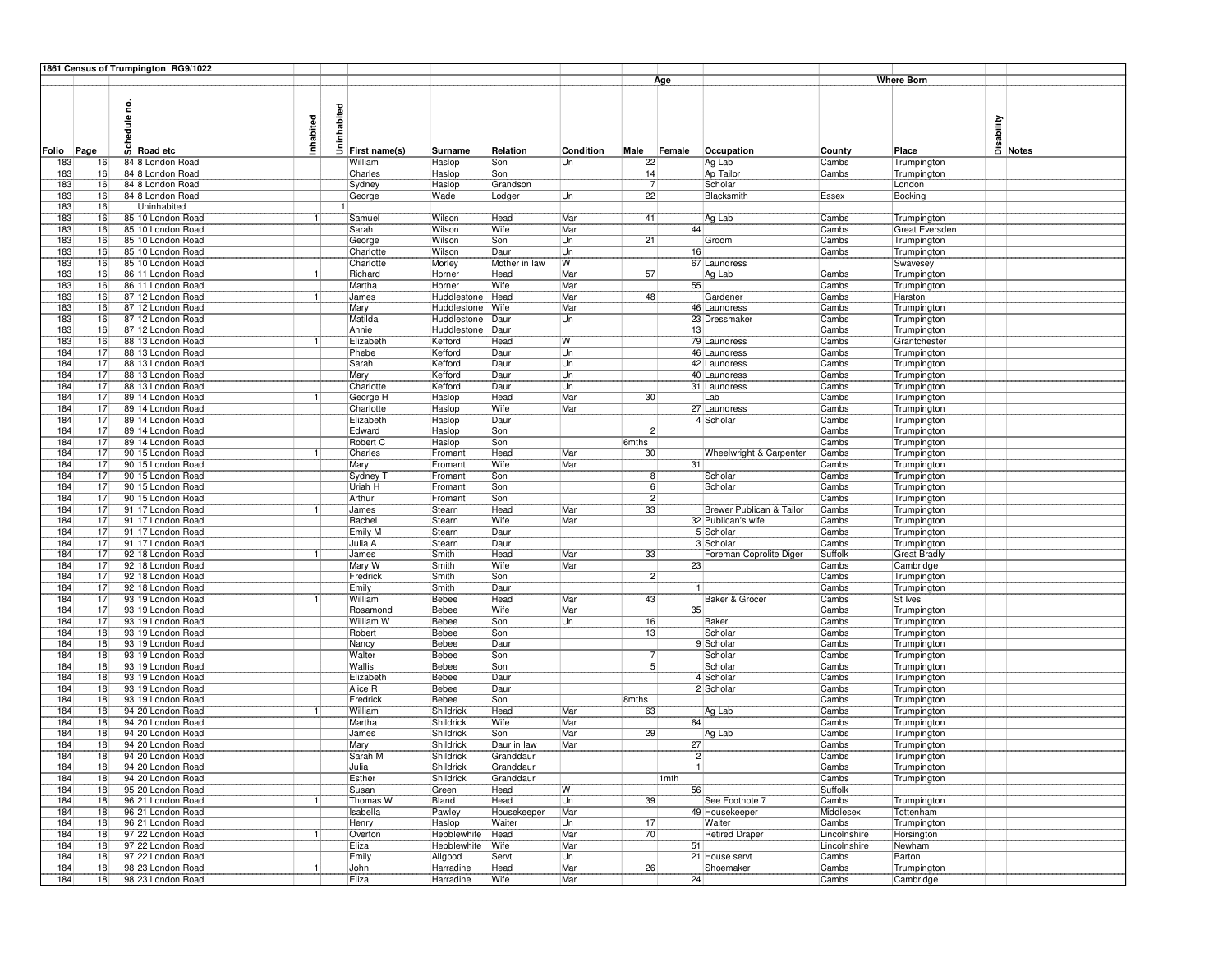|            |                       | 1861 Census of Trumpington RG9/1022      |           |             |                      |                             |                |           |                      |        |                                    |                       |                            |                                   |
|------------|-----------------------|------------------------------------------|-----------|-------------|----------------------|-----------------------------|----------------|-----------|----------------------|--------|------------------------------------|-----------------------|----------------------------|-----------------------------------|
|            |                       |                                          |           |             |                      |                             |                |           |                      | Age    |                                    |                       | <b>Where Born</b>          |                                   |
|            |                       | g<br>edule                               | Inhabited | Uninhabited |                      |                             |                |           |                      |        |                                    |                       |                            | Disability<br>Disability<br>Notes |
| Folio Page |                       | $\overline{\omega}$ Road etc             |           |             | First name(s)        | Surname                     | Relation       | Condition | Male                 | Female | Occupation                         | County                | Place                      |                                   |
| 184        | 18<br>18              | 98 23 London Road<br>99 24 London Road   |           |             | George<br>Robert     | Harradine<br>Wilson         | Son<br>Head    | Mar       | 4 <sup>1</sup><br>49 |        | Scholar<br>Inn Keeper              | Cambs                 | Cambridge                  |                                   |
| 184<br>185 | 19                    | 99 24 London Road                        |           |             | Martha               | Wilson                      | Wife           | Mar       |                      | 50     |                                    | Cambs<br>Cambs        | Cambridge<br>Trumpington   |                                   |
| 185        | 19                    | 100 25 London Road                       |           |             | William              | Utterage                    | Head           | Wdr       | 52                   |        | Lab                                | Cambs                 | Trumpington                |                                   |
| 185        | 19                    | 100 25 London Road                       |           |             | Susan                | Utterage                    | Daur           | Un        |                      |        | 19 Housekeeper                     | Cambs                 | Trumpington                |                                   |
| 185        | 19                    | 100 25 London Road                       |           |             | Israel               | Utterage                    | Son            | Un        | 17                   |        | Lab                                | Cambs                 | Trumpington                |                                   |
| 185        | 19                    | 100 25 London Road                       |           |             | Amos                 | Utterage                    | Son            | Un        | 16                   |        | Lab                                | Cambs                 | Trumpington                |                                   |
| 185<br>185 | 19<br>19              | 100 25 London Road<br>100 25 London Road |           |             | George<br>Ellen      | Utterage                    | Son<br>Daur    | Un        | 14                   |        | Lab<br>13 Scholar                  | Cambs<br>Cambs        | Trumpington                |                                   |
| 185        | 19                    | 100 25 London Road                       |           |             | Emma                 | Utterage<br>Utterage        | Daur           |           |                      |        | 10 Scholar                         | Cambs                 | Trumpington<br>Trumpington |                                   |
| 185        | 19                    | 101 26 London Road                       |           |             | Henry W              | Pamment                     | Head           | Mar       | 36                   |        | Bricklayer                         | Cambs                 | Newmarket                  |                                   |
| 185        | 19                    | 101 26 London Road                       |           |             | Caroline             | Pamment                     | Wife           | Mar       |                      | 25     |                                    | Cambs                 | Cherry Hinton              |                                   |
| 185        | 19                    | 101 26 London Road                       |           |             | George E             | Pamment                     | Son            |           | 5 <sup>1</sup>       |        | Scholar                            | Cambs                 | Cherry Hinton              |                                   |
| 185        | 19                    | 101 26 London Road                       |           |             | Emily C              | Pamment                     | Daur           |           |                      | 8mths  |                                    | Cambs                 | Trumpington                |                                   |
| 185        | 19                    | 102 27 London Road                       | 1         |             | Benjamin             | Skinner                     | Head           | Mar       | 64                   |        | Lab                                | Cambs                 | Trumpington                |                                   |
| 185<br>185 | 19<br>19              | 102 27 London Road<br>102 27 London Road |           |             | Mary A<br>Sarah      | Skinner<br>Skinner          | Wife<br>Sister | Mar<br>Un |                      | 64     | 67 Laundress                       | Lincolnshire<br>Cambs | Grantham<br>Trumpington    |                                   |
| 185        | 19                    | 103 28 London Road                       |           |             | Henry J              | Peck                        | Head           | Mar       | 67                   |        | Painter & Plumber                  | Suffolk               | Aldebrough                 |                                   |
| 185        | 19                    | 103 28 London Road                       |           |             | Mary                 | Peck                        | Wife           | Mar       |                      | 49     |                                    | Hunts                 | Stukley                    |                                   |
| 185        | 19                    | 103 28 London Road                       |           |             | Charles              | Peck                        | Grandson       |           | 14                   |        | Scholar                            | Hunts                 | Stukley                    |                                   |
| 185        | 19                    | 104 29 London Road                       |           |             | John                 | Nicholls                    | Head           | Mar       | 60                   |        | Blacksmith                         | Cambs                 | Trumpington                |                                   |
| 185        | 19                    | 104 29 London Road                       |           |             | Lydia                | Nicholls                    | Wife           | Mar       |                      | 57     |                                    | Cambs                 | Trumpington                |                                   |
| 185<br>185 | 19<br>19              | 104 29 London Road<br>105 30 London Road |           |             | Sarah<br>Rebecca     | Stanford<br>Collis          | Servt<br>Head  | Un<br>Un  |                      |        | 13 House servt<br>66 No occup      | Cambs<br>Cambs        | Orwell<br>Grantchester     |                                   |
| 185        | 19                    | 105 30 London Road                       |           |             | Rebecca              | Collis                      | Niece          | Un        |                      |        | 43 Relative                        | Cambs                 | Grantchester               |                                   |
| 185        | 19                    | 106 31 London Road                       |           |             | William F            | <b>Brewster</b>             | Head           | Mar       | 46                   |        | Retired Druggist &c                | Cambs                 | Cambridge                  |                                   |
| 185        | 19                    | 106 31 London Road                       |           |             | Anne E               | Brewster                    | Wife           | Mar       |                      | 47     |                                    | Essex                 | Newport                    |                                   |
| 185        | 20                    | 106 31 London Road                       |           |             | Charles S            | <b>Brewster</b>             | Son            | Un        | 14                   |        | Scholar                            | Cambs                 | Trumpington                |                                   |
| 185        | 20                    | 106 31 London Road                       |           |             | Marianne             | <b>Brewster</b>             | Daur           |           |                      |        | 11 Scholar                         | Cambs                 | Trumpington                |                                   |
| 185        | 20                    | 106 31 London Road                       |           |             | Robert               | <b>Brewster</b>             | Son            |           | 10                   |        | Scholar                            | Cambs                 | Trumpington                |                                   |
| 185<br>185 | 20<br>20 <sup>1</sup> | 106 31 London Road<br>106 31 London Road |           |             | Fredrick<br>Caroline | <b>Brewster</b><br>Northrop | Son<br>Servt   | Un        | 6                    |        | Scholar<br>15 House servt          | Cambs<br>Cambs        | Trumpington<br>Harston     |                                   |
| 185        | 20                    | 107 32 London Road                       |           |             | George               | Halls                       | Head           | Mar       | 36                   |        | <b>Farm Bailiff</b>                | Suffolk               | Euston                     |                                   |
| 185        | 20                    | 107 32 London Road                       |           |             | Rebecca              | Halls                       | Wife           | Mar       |                      | 42     |                                    | Norfolk               | Postwick                   |                                   |
| 185        | 20                    | 107 32 London Road                       |           |             | Emma N               | Halls                       | Daur           | Un        |                      | 13     |                                    | Suffolk               | Euston                     |                                   |
| 185        | 20                    | 107 32 London Road                       |           |             | Anna M               | Halls                       | Daur           |           |                      |        | 6 Scholar                          | Cambs                 | Trumpington                |                                   |
| 185        | 20                    | 108 33 London Road                       |           |             | William I            | Argent                      | Head           | Mar       | 59                   |        | Blacksmith                         | Suffolk               | Haverhill                  |                                   |
| 185<br>185 | 20<br>20              | 108 33 London Road<br>108 33 London Road |           |             | Elizabeth<br>Alice R | Argent<br>Bond              | Wife<br>Daur   | Mar<br>Un |                      |        | 57 Laundress<br>27 Laundress       | Cambs<br>Cambs        | Trumpington<br>Trumpington |                                   |
| 185        | 20                    | 108 33 London Road                       |           |             | Esther               | Bond                        | Daur           | Un        |                      |        | 24 Laundress                       | Cambs                 | Trumpington                |                                   |
| 185        | 20                    | 108 33 London Road                       |           |             | George B             | Bond                        | Son            | Un        | 22                   |        | Tailor                             | Cambs                 | Trumpington                |                                   |
| 185        | 20                    | 108 33 London Road                       |           |             | Sarah                | Carter                      | Grandaughter   |           |                      |        | 8 Scholar                          | Cambs                 | Trumpington                |                                   |
| 185        | 20                    | 109 34 London Road                       |           |             | James                | Wilson                      | Head           | Mar       | 59                   |        | Ag Lab                             | Cambs                 | Trumpington                |                                   |
| 185        | 20                    | 109 34 London Road                       |           |             | Ellen                | Wilson                      | Wife           | Mar       |                      |        | 54 Laundress                       | Cambs                 | Trumpington                |                                   |
| 185        | 20                    | 109 34 London Road                       |           |             | Susan                | Wilson                      | Daur           | Un        |                      |        | 11 Scholar                         | Cambs                 | Trumpington                |                                   |
| 185<br>185 | 20<br>20              | 109 34 London Road<br>110 35 London Road |           |             | Charles<br>Edward    | Wilson<br>Marshall          | Son<br>Head    | Mar       | 11<br>29             |        | Scholar<br>Cooper                  | Cambs<br>Cambs        | Trumpington<br>Trumpington |                                   |
| 185        | 20                    | 110 35 London Road                       |           |             | Emma                 | Marshall                    | Wife           | Mar       |                      | 26     |                                    | Cambs                 | Cambridge                  |                                   |
| 185        | 20                    | 110 35 London Road                       |           |             | Rosina               | Marshall                    | Daur           |           |                      |        | 3 Scholar                          | Surrey                | Lambeth                    |                                   |
| 185        | 20                    | 110 35 London Road                       |           |             | Allen                | Marshall                    | Son            |           | 7mths                |        |                                    | Cambs                 | Trumpington                |                                   |
| 185        | 20                    | 111 36 London Road                       |           |             | Thomas               | Marshall                    | Head           | Mar       | 40                   |        | Brewer                             | Cambs                 | Trumpington                |                                   |
| 185        | 20                    | 111 36 London Road                       |           |             | Eliza                | Marshall                    | Wife           | Mar       |                      | 32     |                                    | Cambs                 | Trumpington                |                                   |
| 186        | 21                    | 111 36 London Road                       |           |             | Ebenezer             | Marshall                    | Son            |           | 7                    |        | Scholar                            | Cambs                 | Trumpington                |                                   |
| 186<br>186 | 21<br>21              | 111 36 London Road<br>111 36 London Road |           |             | Emily<br>Kate        | Marshall<br>Marshall        | Daur<br>Daur   |           |                      |        | 4 Scholar<br>2 Scholar             | Cambs<br>Cambs        | Trumpington<br>Trumpington |                                   |
| 186        | 21                    | 111 36 London Road                       |           |             | Eliza                | Marshall                    | Daur           |           |                      | 9mths  |                                    | Cambs                 | Trumpington                |                                   |
| 186        | 21                    | 111 36 London Road                       |           |             | James                | Marshall                    | Father         | Widr      | 69                   |        | Victualler                         | Cambs                 | Trumpington                |                                   |
| 186        | 21                    | 111 36 London Road                       |           |             | Rebecca              | Ellum                       | Servt          | Un        |                      |        | 17 House servt                     | Cambs                 | Shelford                   |                                   |
| 186        | 21                    | 112 37 London Road                       |           |             | William              | Saunders                    | Head           | Mar       | 31                   |        | Lab                                | Cambs                 | Trumpington                |                                   |
| 186        | 21                    | 112 37 London Road                       |           |             | Susan                | Saunders                    | Wife           | Mar       |                      |        | 29 Laundress                       | Cambs                 | Trumpington                |                                   |
| 186        | 21                    | 112 37 London Road                       |           |             | Susannah             | Saunders                    | Daur           |           |                      |        | 7 Scholar                          | Cambs                 | Trumpington                |                                   |
| 186<br>186 | 21<br>21              | 112 37 London Road<br>113 38 London Road |           |             | Emma<br>George       | Abess<br>Girling            | Servt<br>Head  | Un<br>Mar | 37                   |        | 17 House servt<br>Police Constable | Cambs<br>Essex        | Land Beach<br>Harwich      |                                   |
| 186        | 21                    | 113 38 London Road                       |           |             | Mary A               | Girling                     | <b>Wife</b>    | Mar       |                      | 38     |                                    | Essex                 | Harwich                    |                                   |
| 186        |                       | 21 113 38 London Road                    |           |             | Richard              | Girling                     | Son            | Un        | 12                   |        | Scholar                            | Essex                 | Harwich                    |                                   |
|            |                       |                                          |           |             |                      |                             |                |           |                      |        |                                    |                       |                            |                                   |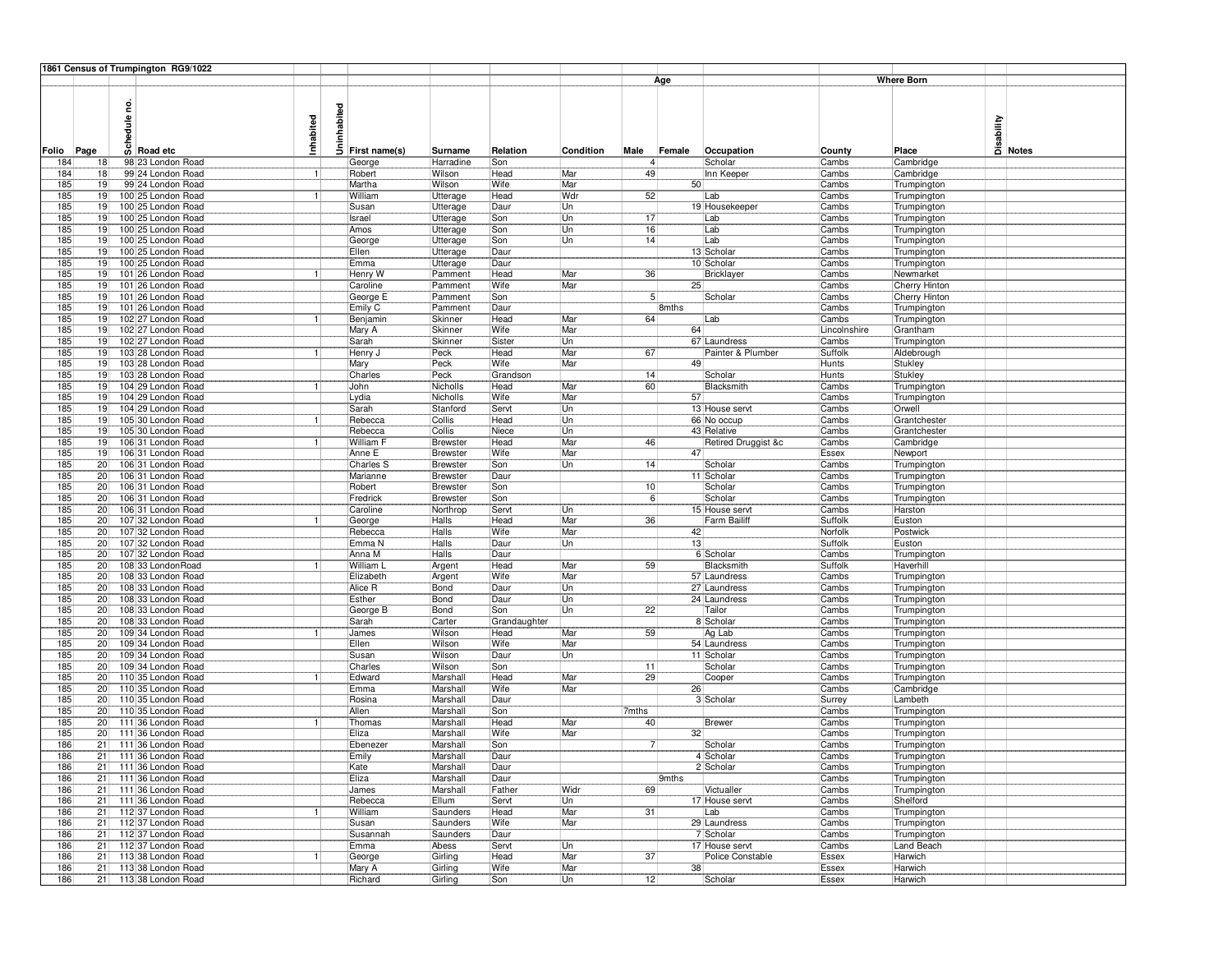|                   |                       | 1861 Census of Trumpington RG9/1022                        |              |               |                             |                    |                  |                  |                  |                  |                                  |                 |                            |                                             |
|-------------------|-----------------------|------------------------------------------------------------|--------------|---------------|-----------------------------|--------------------|------------------|------------------|------------------|------------------|----------------------------------|-----------------|----------------------------|---------------------------------------------|
|                   |                       |                                                            |              |               |                             |                    |                  |                  |                  | Age              |                                  |                 | <b>Where Born</b>          |                                             |
|                   |                       | ဥ<br>٩Ë<br>$\overline{\omega}$ Road etc                    | Inhabited    | nhabited<br>Ξ |                             |                    |                  |                  |                  |                  |                                  |                 |                            | Disability<br>Disa<br><mark>Di Notes</mark> |
| Folio Page<br>186 | 21                    | 114 39 London Road                                         |              |               | First name(s)<br>David      | Surname<br>Lloyd   | Relation<br>Head | Condition<br>Mar | Male<br>30       | Female           | Occupation<br>Ag Lab             | County<br>Cambs | Place<br>Trumpington       |                                             |
| 186               | 21                    | 114 39 London Road                                         |              |               | Mary A                      | Lloyd              | Wife             | Mar              |                  |                  | 30 Laundress                     | Cambs           | Trumpington                |                                             |
| 186               | 21                    | 114 39 London Road                                         |              |               | Julia                       | Lloyd              | Daur             |                  |                  |                  | 6 Scholar                        | Cambs           | Trumpington                |                                             |
| 186               | 21                    | 114 39 London Road                                         |              |               | Elizabeth                   | Lloyd              | Daur             |                  |                  |                  | 3 Scholar                        | Cambs           | Trumpington                |                                             |
| 186               | 21                    | 115 40 London Road                                         |              |               | William                     | Parker             | Head             | Mar              | 41               |                  | Shepherd                         | Cambs           | Wilbraham                  |                                             |
| 186               | 21                    | 115 40 London Road                                         |              |               | Sophia                      | Parker             | Wife             | Mar              |                  | 39               |                                  | Cambs           | Trumpington                |                                             |
| 186<br>186        | 21<br>21              | 115 40 London Road<br>115 40 London Road                   |              |               | William<br>Charles          | Parker<br>Parker   | Son<br>Son       | Un               | 18<br>14         |                  | Shepherd<br>Lab                  | Cambs<br>Cambs  | Trumpington<br>Trumpington |                                             |
| 186               | 21                    | 115 40 London Road                                         |              |               | James                       | Parker             | Son              |                  | 10               |                  | Scholar                          | Cambs           | Trumpington                |                                             |
| 186               | 21                    | 115 40 London Road                                         |              |               | Lizzy                       | Parker             | Daur             |                  |                  |                  | 6 Scholar                        | Cambs           | Trumpington                |                                             |
| 186               | 21                    | 115 40 London Road                                         |              |               | Henry J                     | Parker             | Son              |                  | 3                |                  | Scholar                          | Cambs           | Trumpington                |                                             |
| 186               | 21                    | 1161 Cambridge Road                                        |              |               | Samuel                      | <b>Brooks</b>      | Head             | Mar              | 60               |                  | Lab                              | Cambs           | Trumpington                |                                             |
| 186               | 22                    | 1161 Cambridge Road                                        |              |               | Sarah                       | <b>Brooks</b>      | Wife             | Mar              |                  |                  | 54 Laundress                     | Cambs           | Ely                        |                                             |
| 186               | 22                    | 116 1 Cambridge Road                                       |              |               | Sarah M                     | Thompson           | Niece            | Un               |                  |                  | 14 House Servt                   | Cambs           | Wisbeach                   |                                             |
| 186<br>186        | 22<br>22              | 116 1 Cambridge Road<br>116 1 Cambridge Road               |              |               | <b>Brooks S</b><br>George T | Pamplin<br>Smith   | Nephew<br>Lodger | Un<br>Un         | 11<br>29         |                  | Scholar<br>Gardener              | Cambs           | Trumpington<br>Scotland    |                                             |
| 186               | 22                    | 116 1 Cambridge Road                                       |              |               | Frank                       | <b>Baths</b>       | Lodger           | Un               | 30               |                  | Telegraph Engineer               | Wiltshire       | Amesbury                   |                                             |
| 186               | 22                    | 117 2 Cambridge Road                                       |              |               | John                        | Haggis             | Head             | Mar              | 42               |                  | Lab                              | Cambs           | Shelford                   |                                             |
| 186               | 22                    | 117 2 Cambridge Road                                       |              |               | Esther                      | Haggis             | Wife             | Mar              |                  | 39               |                                  | Cambs           | Littleport                 |                                             |
| 186               | 22                    | 117 2 Cambridge Road                                       |              |               | Esther                      | Haggis             | Daur             |                  |                  |                  | 10 Scholar                       | Cambs           | Landbeach                  |                                             |
| 186               | 22                    | 117 2 Cambridge Road                                       |              |               | Emma                        | Haggis             | Daur             |                  |                  |                  | 9 Scholar                        | Cambs           | Trumpington                |                                             |
| 186               | 22                    | 117 2 Cambridge Road                                       |              |               | Susannah M                  | Haggis             | Daur             |                  |                  | 2mths            |                                  | Cambs           | Trumpington                |                                             |
| 186<br>186        | 22<br>$\overline{22}$ | 1183 Cambridge Road<br>118 3 Cambridge Road                |              |               | William<br>Rosamund         | Dobson<br>Dobson   | Head<br>Wife     | Mar<br>Mar       | 59               | 60               | Bricklayer                       | Cambs<br>Cambs  | Trumpington<br>Cambridge   |                                             |
| 186               | 22                    | 119 Alpha Cottage 4 Cambridge Road                         | 1            |               | Arthur B                    | Simpson            | Head             | Mar              | 25               |                  | Wine Merchant                    | Derbyshire      | Derby                      |                                             |
| 186               | 22                    | 119 Alpha Cottage 4 Cambridge Road                         |              |               | Gertrude                    | Simpson            | Wife             | Mar              |                  | 21               |                                  | Cambs           | Foxton                     |                                             |
| 186               | 22                    | 119 Alpha Cottage 4 Cambridge Road                         |              |               | George A B                  | Simpson            | Son              |                  |                  |                  |                                  | Staffordshire   | Lichfield                  |                                             |
| 186               | 22                    | 119 Alpha Cottage 4 Cambridge Road                         |              |               | Eliza J                     | Simpson            | Daur             |                  |                  | 1 <sub>mth</sub> |                                  | Cambs           | Trumpington                |                                             |
| 186               | 22                    | 119 Alpha Cottage 4 Cambridge Road                         |              |               | Maria                       | Vought             | Servt            | Widow            |                  |                  | 58 Nurse                         | Norfolk         | Saul                       |                                             |
| 186               | 22<br>22              | 119 Alpha Cottage 4 Cambridge Road                         |              |               | Caroline<br>Eliza           | Smith              | Servt            | Un<br>Un         |                  |                  | 17 House Servt<br>15 House Servt | Cambs           | Orwell                     |                                             |
| 186<br>186        | 22                    | 119 Alpha Cottage 4 Cambridge Road<br>120 5 Cambridge Road |              |               | Ann                         | Humm<br>Haggis     | Servt<br>Head    | Un               |                  |                  | 35 Laundress                     | Cambs<br>Cambs  | Cambridge<br>Trumpington   |                                             |
| 186               | 22                    | 120 5 Cambridge Road                                       |              |               | Nathaniel                   | Haggis             | <b>Brother</b>   | Un               | 42               |                  | Gardener                         | Cambs           | Trumpington                |                                             |
| 186               | 22                    | 120 5 Cambridge Road                                       |              |               | Frederick                   | Haggis             | <b>Brother</b>   | Un               | 32               |                  | Ag Lab                           | Cambs           | Trumpington                |                                             |
| 186               | $\overline{22}$       | 120 5 Cambridge Road                                       |              |               | Robert                      | Whitelock          | Lodger           | Un               | 56               |                  | Shoemaker                        | Norfolk         | Denver                     |                                             |
| 186               | 22                    | 121 6 Cambridge Road                                       |              |               | Joseph                      | Kefford            | Head             | Mar              | 46               |                  | Ag Lab                           | Cambs           | Trumpington                |                                             |
| 186               | 22                    | 121 6 Cambridge Road                                       |              |               | Jemima                      | Kefford            | Wife             | Mar              |                  |                  | 45 Laundress                     | Cambs           | Trumpington                |                                             |
| 187<br>187        | 23<br>23              | 121 6 Cambridge Road<br>121 6 Cambridge Road               |              |               | John<br>James               | Kefford<br>Kefford | Son<br>Son       | Un<br>Un         | 21<br>18         |                  | Ag Lab<br>Ag Lab                 | Cambs<br>Cambs  | Trumpington                |                                             |
| 187               | 23                    | 121 6 Cambridge Road                                       |              |               | William                     | Kefford            | Son              | Un               | 17               |                  | Ag Lab                           | Cambs           | Trumpington<br>Trumpington |                                             |
| 187               | 23                    | 121 6 Cambridge Road                                       |              |               | Sarah                       | Kefford            | Daur             |                  |                  |                  | 11 Scholar                       | Cambs           | Trumpington                |                                             |
| 187               | 23                    | 121 6 Cambridge Road                                       |              |               | Joseph                      | Kefford            | Son              |                  | $\left 4\right $ |                  | Scholar                          | Cambs           | Trumpington                |                                             |
| 187               | 23                    | 122 7 Cambridge Road                                       |              |               | Arthur                      | Peters             | Head             | Mar              | 36               |                  | Ag Lab                           | Cambs           | Trumpington                |                                             |
| 187               | 23                    | 122 7 Cambridge Road                                       |              |               | Frances                     | Peters             | Wife             | Mar              |                  | 39               |                                  | Cambs           | Sawston                    |                                             |
| 187               | 23                    | 123 8 Cambridge Road                                       |              |               | Thomas                      | Stubbins           | Head             | Widr             | 49               |                  | Lab                              | Cambs           | Trumpington                |                                             |
| 187<br>187        | 23<br>23              | 123 8 Cambridge Road<br>124 9 Cambridge Road               |              |               | Sarah<br>William            | Stubbins<br>Haggis | Sister<br>Head   | Un<br>Widr       | 45               |                  | 57 Housekeeper<br>Ag Lab         | Cambs<br>Cambs  | Trumpington<br>Trumpington |                                             |
| 187               | 23                    | 124 9 Cambridge Road                                       |              |               | Ann                         | Haggis             | Daur             | Un               |                  | 17               |                                  | Cambs           | Trumpington                |                                             |
| 187               | 23                    | 125 10 Cambridge Road                                      |              |               | Charles                     | Wilson             | Head             | Mar              | 61               |                  | Ag Lab                           | Cambs           | Trumpington                |                                             |
| 187               | 23                    | 125 10 Cambridge Road                                      |              |               | Elizabeth                   | Wilson             | Wife             | Mar              |                  | 58               |                                  | Cambs           | Trumpington                |                                             |
| 187               | 23                    | 125 10 Cambridge Road                                      |              |               | Saunders                    | Wilson             | Son              | Un               | 17               |                  | Ag Lab                           | Cambs           | Trumpington                |                                             |
| 187               | 23                    | 125 10 Cambridge Road                                      |              |               | Askew                       | Wilson             | Son              |                  | 16               |                  | Ag Lab                           | Cambs           | Trumpington                |                                             |
| 187               | 23                    | 125 10 Cambridge Road                                      |              |               | Emily                       | Wilson             | Daur             |                  |                  |                  | 13 Scholar                       | Cambs           | Trumpington                |                                             |
| 187<br>187        | 23<br>23              | 11 Cambridge Road<br>12 Cambridge Road                     |              |               |                             |                    |                  |                  |                  |                  |                                  |                 |                            |                                             |
| 187               | 23                    | 126 13 Cambridge Road                                      |              |               | John                        | Hancock            | Head             | Mar              | 60               |                  | Gardener                         | Cambs           | Little Wilbraham           |                                             |
| 187               | 23                    | 126 13 Cambridge Road                                      |              |               | Sarah                       | Hancock            | Wife             | Mar              |                  |                  | 56 Laundress                     | Cambs           | Abingdon                   |                                             |
| 187               | 23                    | 127 14 Cambridge Road                                      | $\mathbf{1}$ |               | Frederick                   | llet               | Head             | Mar              | 33               |                  | Ag Lab                           | Cambs           | Trumpington                |                                             |
| 187               | 23                    | 127 14 Cambridge Road                                      |              |               | Hannah                      | llet               | <b>Wife</b>      | Mar              |                  | 33               |                                  | Suffolk         | Newmarket                  |                                             |
| 187               | 23                    | 127 14 Cambridge Road                                      |              |               | Ann E                       | llet               | Daur             |                  |                  |                  | 9 Scholar                        | Cambs           | Trumpington                |                                             |
| 187               | 23<br>23              | 127 14 Cambridge Road                                      |              |               | Sarah E                     | llet               | Daur<br>Head     |                  | 52               |                  | 6 Scholar                        | Cambs           | Trumpington                |                                             |
| 187<br>187        | 24                    | 128 15 Cambridge Road<br>128 15 Cambridge Road             |              |               | James<br>Mary               | Neaves<br>Neaves   | Wife             | Mar<br>Mar       |                  | 51               | Bricklayer                       | Cambs<br>Cambs  | Trumpington<br>Trumpington |                                             |
| 187               | 24                    | 128 15 Cambridge Road                                      |              |               | John                        | Madlock            | Boarder          | Un               | 68               |                  | Shepherd                         | Cambs           | Shelford                   |                                             |
| 187               | 24                    | 129 16 Cambridge Road                                      | 11           |               | James                       | Bird               | Head             | Mar              | 35               |                  | Ag Lab                           | Beds            | Leagreaves                 |                                             |
|                   |                       |                                                            |              |               |                             |                    |                  |                  |                  |                  |                                  |                 |                            |                                             |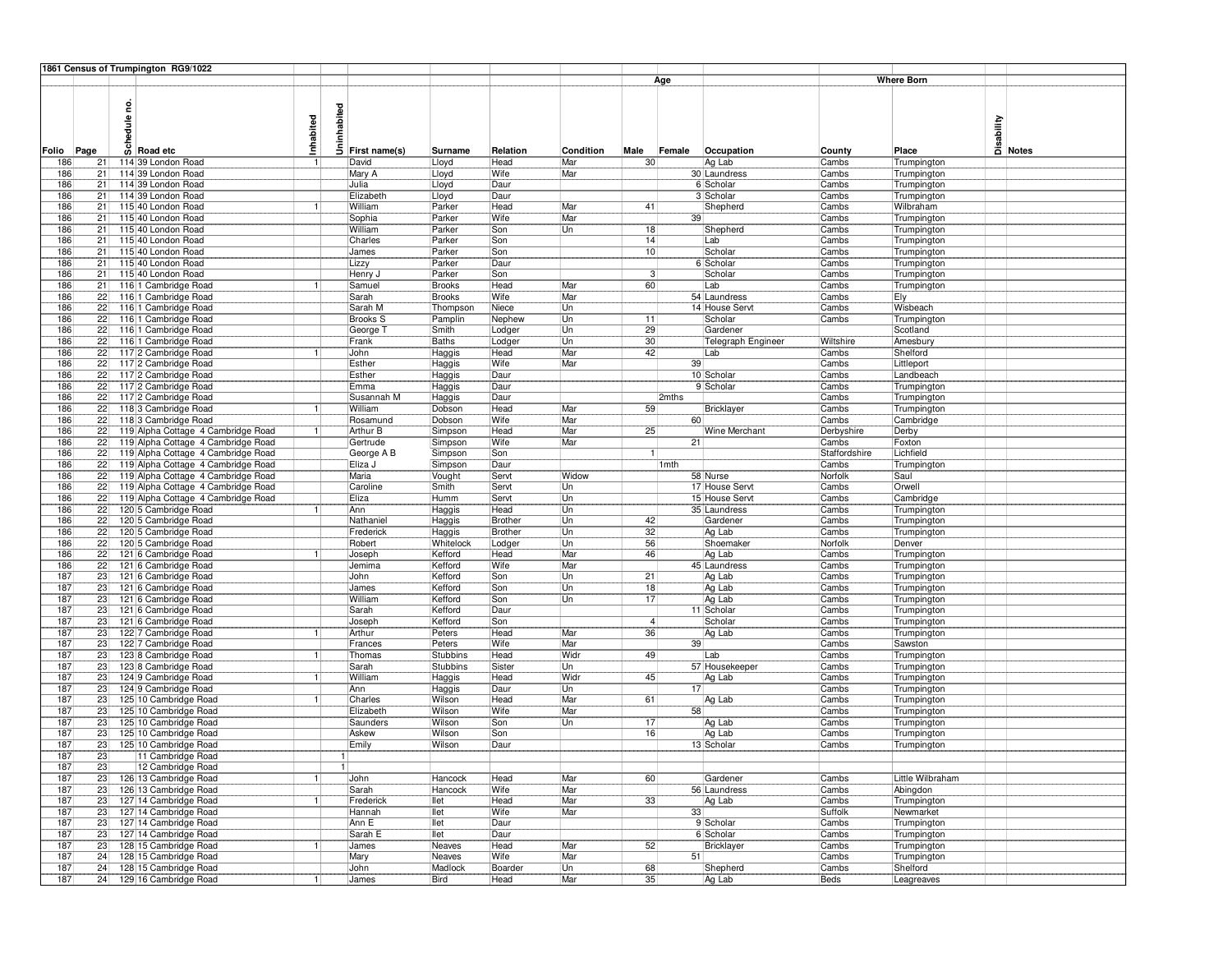|            |    | 1861 Census of Trumpington RG9/1022 |           |          |                  |              |             |            |                 |                 |                |               |                   |            |                   |
|------------|----|-------------------------------------|-----------|----------|------------------|--------------|-------------|------------|-----------------|-----------------|----------------|---------------|-------------------|------------|-------------------|
|            |    |                                     |           |          |                  |              |             |            |                 | Age             |                |               | <b>Where Born</b> |            |                   |
|            |    |                                     |           |          |                  |              |             |            |                 |                 |                |               |                   |            |                   |
|            |    | ဥ                                   |           |          |                  |              |             |            |                 |                 |                |               |                   |            |                   |
|            |    |                                     |           | nhabited |                  |              |             |            |                 |                 |                |               |                   |            |                   |
|            |    | edule                               | Inhabited |          |                  |              |             |            |                 |                 |                |               |                   | Disability |                   |
|            |    |                                     |           |          |                  |              |             |            |                 |                 |                |               |                   |            |                   |
|            |    | $\overline{\omega}$ Road etc        |           | Ξ        |                  |              |             |            |                 |                 |                |               |                   |            |                   |
| Folio Page |    |                                     |           |          | First name(s)    | Surname      | Relation    | Condition  | Male            | Female          | Occupation     | County        | Place             |            | <b>Notes</b>      |
| 187        | 24 | 129 16 Cambridge Road               |           |          | Maria            | Bird         | Wife        | Mar        |                 | 29              |                | Cambs         | Trumpington       |            |                   |
| 187        | 24 | 129 16 Cambridge Road               |           |          | Mary M           | Bird         | Daur        | Un         |                 |                 | 7 Scholar      | Cambs         | Trumpington       |            |                   |
| 187        | 24 | 129 16 Cambridge Road               |           |          | Sarah E          | Bird         | Daur        |            |                 |                 | 5 Scholar      | Cambs         | Trumpington       |            |                   |
| 187        | 24 | 129 16 Cambridge Road               |           |          | Anne M           | <b>Bird</b>  | Daur        |            |                 |                 | 3 Scholar      | Cambs         | Trumpington       |            |                   |
| 187        | 24 | 129 16 Cambridge Road               |           |          | <b>William A</b> | Bird         | Son         |            | 2mths           |                 |                | Cambs         | Trumpington       |            |                   |
| 187        | 24 | 129 16 Cambridge Road               |           |          | Ellen            | Allen        | Boarder     | Un         |                 |                 | 20 Laundress   | Cambs         | Trumpington       |            |                   |
| 187        | 24 | 130 17 Cambridge Road               |           |          | John             | Nightingale  | Head        | Mar        | 83              |                 | Carpenter      | Cambs         | Grantchester      |            |                   |
| 187        | 24 | 130 17 Cambridge Road               |           |          | Eleanor          | Nightingale  | Wife        | Mar        |                 | 58              |                | Cambs         | Grantchester      |            |                   |
| 187        | 24 | 130 17 Cambridge Road               |           |          | Etty             | Nightingale  | Daur        | Un         |                 | 27              |                |               | Cambridge         |            |                   |
| 187        | 24 | 131 18 Cambridge Road               |           |          | Thomas           | Ludman       | Head        | Mar        | 23              |                 | Lab            | Cambs         | Newnham           |            |                   |
| 187        | 24 | 131 18 Cambridge Road               |           |          | Hannah           | Ludman       | Wife        | Mar        |                 |                 | 32 Laundress   | Cambs         | Trumpington       |            |                   |
| 187        | 24 | 131 18 Cambridge Road               |           |          | Rachel           | Ludman       | Daur        |            |                 | 3 <sup>1</sup>  |                | Cambs         | Trumpington       |            |                   |
| 187        | 24 | 131 18 Cambridge Road               |           |          | Charles          | Ludman       | Son         |            | 2               |                 |                | Cambs         | Trumpington       |            |                   |
| 187        | 24 | 132 19 Cambridge Road               |           |          | James            | Peters       | Head        | Widr       | 62              |                 | Highway Lab    | Cambs         | Trumpington       |            |                   |
| 187        | 24 | 132 19 Cambridge Road               |           |          | James            | Peters       | Son         | Widr       | 34              |                 | Farm Lab       | Cambs         | Trumpington       |            |                   |
| 187        | 24 | 132 19 Cambridge Road               |           |          | Sarah            | Peters       | Daur        | Un         |                 |                 | 25 Housekeeper | Cambs         |                   |            |                   |
|            |    |                                     |           |          |                  |              |             |            |                 |                 |                |               | Trumpington       |            |                   |
| 187        | 24 | 133 20 Cambridge Road               |           |          | John             | Lloyd        | Head        | Mar<br>Mar | $\overline{21}$ |                 | Lab            | Cambs         | Trumpington       |            |                   |
| 187        | 24 | 133 20 Cambridge Road               |           |          | Elizabeth        | Lloyd        | Wife        |            |                 | 22              |                | Cambs         | Trumpington       |            |                   |
| 187        | 24 | 133 20 Cambridge Road               |           |          | Harriet W        | Lloyd        | Daur        | Un         |                 | $11$ mths       |                | Cambs         | Trumpington       |            |                   |
| 187        | 24 | 133 20 Cambridge Road               |           |          | Charles          | Wilson       | Lodger      | Un         | 21              |                 | Ag Lab         | Cambs         | Trumpington       |            |                   |
| 187        | 24 | 134 21 Cambridge Road               |           |          | Thomas           | Marshall     | Head        | Mar        | 28              |                 | Lab            | Cambs         | Trumpington       |            |                   |
| 187        | 24 | 134 21 Cambridge Road               |           |          | Susan            | Marshall     | Wife        | Mar        |                 | 27              |                | Cambs         | Trumpington       |            |                   |
| 188        | 25 | 134 21 Cambridge Road               |           |          | Celia            | Marshall     | Daur        |            |                 | $\overline{4}$  |                | Cambs         | Trumpington       |            |                   |
| 188        | 25 | 134 21 Cambridge Road               |           |          | Frederick        | Marshall     | Son         |            | $\overline{2}$  |                 |                | Cambs         | Trumpington       |            |                   |
| 188        | 25 | 134 21 Cambridge Road               |           |          | William          | Marshall     | Son         |            | -11             |                 |                | Cambs         | Trumpington       |            |                   |
| 188        | 25 | 135 22 Cambridge Road               |           |          | Charles          | Baker        | Head        | Mar        | 40              |                 | Railway Agent  | Derbyshire    | Stantondale       |            |                   |
| 188        | 25 | 135 22 Cambridge Road               |           |          | Sarah            | Baker        | Wife        | Mar        |                 | 37 <sup>1</sup> |                | Cheshire      | Nantwich          |            |                   |
| 188        | 25 | 135 22 Cambridge Road               |           |          | Mary A           | Baker        | Daur        |            |                 |                 | 9 Scholar      | Cambs         | Melbourn          |            |                   |
| 188        | 25 | 135 22 Cambridge Road               |           |          | James            | Baker        | Son         |            | 7               |                 | Scholar        | Monmouthshire | Newport           |            |                   |
| 188        | 25 | 135 22 Cambridge Road               |           |          | Henry            | <b>Baker</b> | Son         |            | 6               |                 | Scholar        | Hertfordshire | Watford           |            |                   |
| 188        | 25 | 135 22 Cambridge Road               |           |          | Elizabeth        | <b>Baker</b> | Daur        |            |                 | 2               |                | Cambs         | Meldreth          |            |                   |
| 188        | 25 | 136 23 Cambridge Road               |           |          | George           | Marshall     | Head        | Mar        | 30 <sub>1</sub> |                 | Butcher        | Cambs         | Trumpington       |            |                   |
| 188        | 25 | 136 23 Cambridge Road               |           |          | Sarah            | Marshall     | Wife        | Mar        |                 | 26              |                | Cambs         |                   |            |                   |
| 188        | 25 | 136 23 Cambridge Road               |           |          | Charles          | Marshall     | Son         |            | 71              |                 | Scholar        | Cambs         | Trumpington       |            |                   |
| 188        | 25 | 136 23 Cambridge Road               |           |          | Lavinia          | Marshall     | Daur        |            |                 |                 | 6 Scholar      | Cambs         | Trumpington       |            |                   |
|            |    |                                     |           |          |                  |              |             |            |                 |                 |                |               | Trumpington       |            |                   |
| 188        | 25 | 136 23 Cambridge Road               |           |          | William          | Marshall     | Son         |            | 4               |                 | Scholar        | Cambs         | Trumpington       |            |                   |
| 188        | 25 | 136 23 Cambridge Road               |           |          | Georgiana        | Marshall     | Daur        |            |                 |                 | 2 Scholar      | Cambs         | Trumpington       |            |                   |
| 188        | 25 | 136 23 Cambridge Road               |           |          | Caroline         | Marshall     | Daur        |            |                 | 8mths           |                | Cambs         | Trumpington       |            |                   |
| 188        | 25 | 137 1 New Road                      |           |          | Thomas           | Peters       | Head        | Mar        | 32              |                 | Ag Lab         | Cambs         | Trumpington       |            |                   |
| 188        | 25 | 137 1 New Road                      |           |          | Mary             | Peters       | Wife        | Mar        |                 |                 | 34 Laundress   | Cambs         | Balsham           |            |                   |
| 188        | 25 | 138 2 New Road                      | 1         |          | William          | Carter       | Head        | Mar        | 37              |                 | Ag Lab         | Cambs         | Trumpington       |            |                   |
| 188        | 25 | 138 2 New Road                      |           |          | Harriet          | Carter       | Wife        | Mar        |                 | 31              |                | Cambs         | Trumpington       |            |                   |
| 188        | 25 | 138 2 New Road                      |           |          | Mary A           | Carter       | Daur        |            |                 |                 | 7 Scholar      | Cambs         | Trumpington       |            |                   |
| 188        | 25 | 138 2 New Road                      |           |          | John             | Carter       | Son         |            | -1              |                 |                | Cambs         | Trumpington       |            |                   |
| 188        | 25 | 139 3 New Road                      | 1         |          | Charles          | Wilson       | Head        | Mar        | 19              |                 | Ag Lab         | Cambs         | Trumpington       |            |                   |
| 188        | 25 | 139 3 New Road                      |           |          | Mary A           | Wilson       | Wife        | Mar        |                 | 24              |                | Cambs         | Trumpington       |            |                   |
| 188        | 25 | 139 3 New Road                      |           |          | Hannah           | Wilson       | Daur        |            |                 |                 | 5 Scholar      | Cambs         | Chesterton        |            |                   |
| 188        | 26 | 140 4 New Road                      | -1        |          | Louisa           | Mansfield    | Wife        | Mar        |                 |                 | 39 Laundress   | Cambs         | Cambridge         |            |                   |
| 188        | 26 | 141 5 New Road                      | 1         |          | Alfred           | Moore        | Head        | Mar        | 35              |                 | Miller         | Cambs         | Grantchester      |            |                   |
| 188        | 26 | 141 5 New Road                      |           |          | Livsy A          | Moore        | Wife        | Mar        |                 | 37              |                | Cambs         | Trumpington       |            | Livesay Ann in PR |
| 188        | 26 | 141 5 New Road                      |           |          | Barron           | Moore        | Son         |            | 4 <sup>1</sup>  |                 | Scholar        | Cambs         | Trumpington       |            |                   |
| 188        | 26 | 141 5 New Road                      |           |          | Bertha           | Moore        | Daur        |            |                 |                 | 9 Scholar      | Cambs         | Trumpington       |            |                   |
| 188        | 26 | 142 7 New Road                      | -1        |          | Joseph           | Parker       | Head        | Mar        | 37              |                 | Shepherd       | Cambs         | Trumpington       |            |                   |
| 188        | 26 | 142 7 New Road                      |           |          | Sarah            | Parker       | Wife        | Mar        |                 | 35              |                | Cambs         | Trumpington       |            |                   |
| 188        | 26 | 142 7 New Road                      |           |          | John             | Parker       | Son         |            | 15              |                 | Ag Lab         | Cambs         | Trumpington       |            |                   |
|            |    |                                     |           |          |                  |              |             |            |                 |                 |                |               |                   |            |                   |
| 188        | 26 | 142 7 New Road                      |           |          | Joseph           | Parker       | Son         |            | 13              |                 | Ag Lab         | Cambs         | Trumpington       |            |                   |
| 188        | 26 | 142 7 New Road                      |           |          | Sarah            | Parker       | Daur        |            |                 |                 | 10 Scholar     | Cambs         | Trumpington       |            |                   |
| 188        | 26 | 142 7 New Road                      |           |          | Jane             | Parker       | Daur        |            |                 |                 | 8 Scholar      | Cambs         | Trumpington       |            |                   |
| 188        | 26 | 143 8 New Road                      |           |          | John             | Stallion     | Head        | Mar        | 73              |                 | Ag Lab         | Cambs         | Shelford          |            |                   |
| 188        | 26 | 143 8 New Road                      |           |          | Martha           | Stallion     | Wife        | Mar        |                 | 70              |                | Cambs         | Grantchester      |            |                   |
| 188        | 26 | 143 8 New Road                      |           |          | Harriet          | Stallion     | Daur in law | Mar        |                 | 36              |                | Cambs         | Trumpington       |            |                   |
| 188        | 26 | 143 8 New Road                      |           |          | John             | Stallion     | Son         | Mar        | 37              |                 | Ag Lab         | Cambs         | Trumpington       |            |                   |
| 188        | 26 | 143 8 New Road                      |           |          | William          | Stallion     | Nephew      | Un         | 18              |                 | Ag Lab         | Cambs         | Trumpington       |            |                   |
| 188        | 26 | 143 8 New Road                      |           |          | William          | Stallion     | Grandson    |            | $\overline{3}$  |                 | Scholar        | Cambs         | Trumpington       |            |                   |
| 188        | 26 | 144 9 New Road                      | 1         |          | Charles          | Pamplin      | Head        | Mar        | 36              |                 | Lab            | Cambs         | Trumpington       |            |                   |
|            |    |                                     |           |          |                  |              |             |            |                 |                 |                |               |                   |            |                   |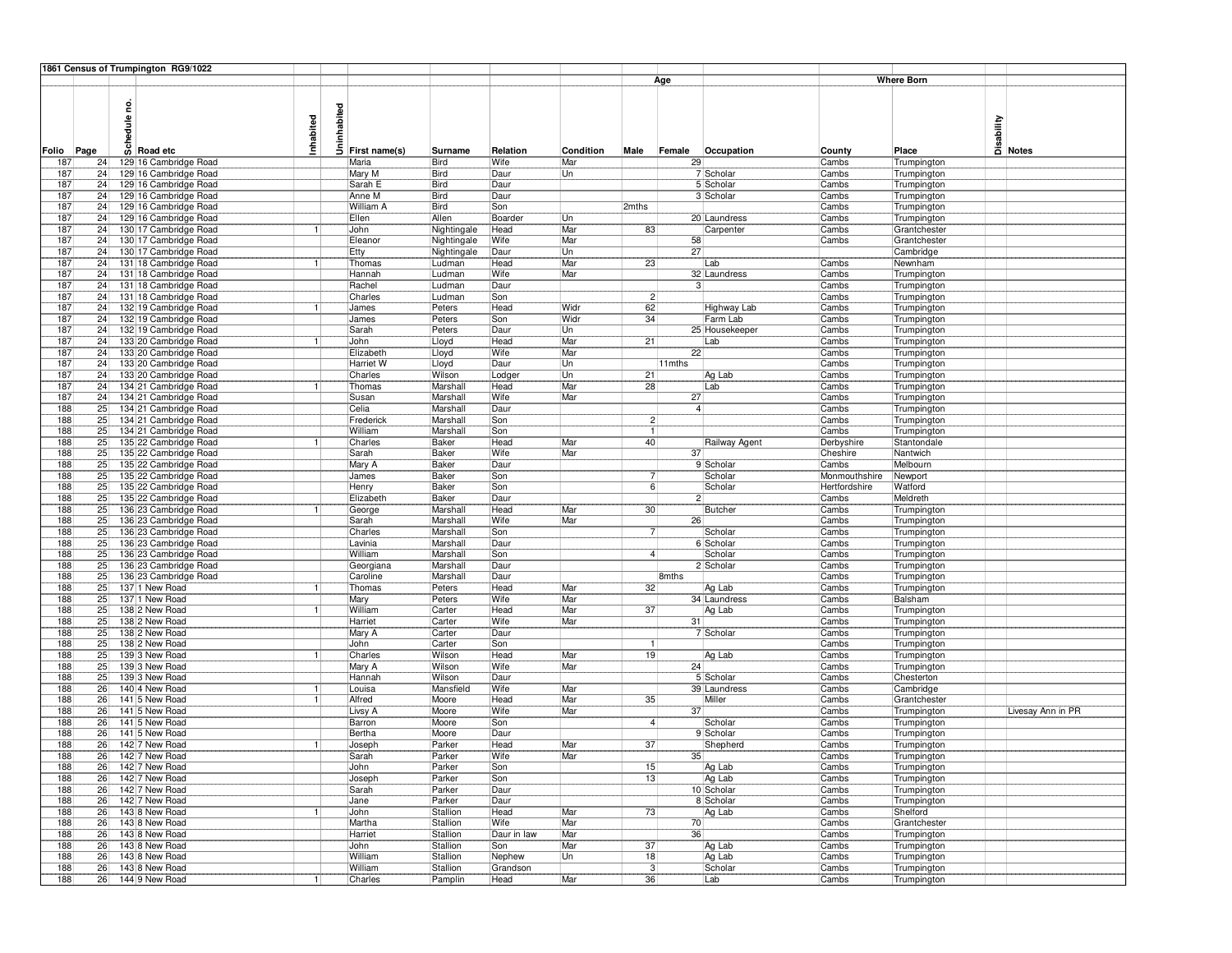|            |                 | 1861 Census of Trumpington RG9/1022            |              |             |                           |                      |                  |                  |                          |              |                                  |                 |                              |                                             |
|------------|-----------------|------------------------------------------------|--------------|-------------|---------------------------|----------------------|------------------|------------------|--------------------------|--------------|----------------------------------|-----------------|------------------------------|---------------------------------------------|
|            |                 |                                                |              |             |                           |                      |                  |                  |                          | Age          |                                  |                 | <b>Where Born</b>            |                                             |
|            |                 | 2<br>١e<br>$\overline{\omega}$ Road etc        | Inhabited    | Uninhabited |                           |                      |                  |                  |                          |              |                                  |                 |                              | Disability<br>Disa<br><mark>Di Notes</mark> |
| Folio      | Page<br>26      | 144 9 New Road                                 |              |             | First name(s)<br>Louisa   | Surname              | Relation<br>Wife | Condition<br>Mar | Male                     | Female<br>31 | Occupation                       | County<br>Cambs | Place                        |                                             |
| 188<br>188 | 26              | 144 9 New Road                                 |              |             | Sarah A                   | Pamplin<br>Pamplin   | Daur             |                  |                          |              | 8 Scholar                        | Cambs           | Ely<br>Trumpington           |                                             |
| 188        | 26              | 144 9 New Road                                 |              |             | Hallack T                 | Pamplin              | Son              |                  | 5 <sup>1</sup>           |              | Scholar                          | Cambs           | Trumpington                  |                                             |
| 188        | 26              | 144 9 New Road                                 |              |             | Thirza                    | Pamplin              | Daur             |                  |                          |              | 3 Scholar                        | Cambs           | Trumpington                  |                                             |
| 188        | 26              | 144 9 New Road                                 |              |             | John W                    | Pamplin              | Son              |                  | -11                      |              |                                  | Cambs           | Trumpington                  |                                             |
| 188        | 26              | 145 Cawcutts Farm                              | 1            |             | Frederick                 | Cawcutt              | Head             | Mar              | 48                       |              | Farmer. See Footnote 8           | Cambs           | Boxworth                     |                                             |
| 188        | 26              | 145 Cawcutts Farm                              |              |             | Jane H                    | Cawcutt              | Wife             | Mar              |                          | 40           |                                  | Salop           | Church Pulverbatch           |                                             |
| 189        | 27              | 145 Cawcutts Farm                              |              |             | Hannah                    | Cawcutt              | Daur             | Un               |                          | 18           |                                  | Cambs           | Trumpington                  |                                             |
| 189        | 27              | 145 Cawcutts Farm                              |              |             | Elizabeth J               | Cawcutt              | Daur             | Un               |                          | 16           |                                  | Cambs           | Trumpington                  |                                             |
| 189        | 27              | 145 Cawcutts Farm                              |              |             | Frederick T               | Cawcutt              | Son              |                  | 12                       |              | Scholar                          | Cambs           | Trumpington                  |                                             |
| 189        | 27              | 145 Cawcutts Farm                              |              |             | Mary B                    | Cawcutt              | Daur             |                  |                          |              | 10 Scholar                       | Cambs           | Trumpington                  |                                             |
| 189<br>189 | 27<br>27        | 145 Cawcutts Farm<br>145 Cawcutts Farm         |              |             | Henry J<br>Arthur         | Cawcutt<br>Cawcutt   | Son<br>Son       |                  | $2\sqrt{2}$<br>$\vert$ 1 |              |                                  | Cambs<br>Cambs  | Trumpington                  |                                             |
| 189        | 27              | 145 Cawcutts Farm                              |              |             | Lucy                      | Richardson           | Servt            | Un               |                          |              | 25 Cook & Dairy Maid             | Cambs           | Trumpington<br>Drayton       |                                             |
| 189        | 27              | 145 Cawcutts Farm                              |              |             | Ann                       | Crouch               | Servt            | Un               |                          |              | 20 Housemaid                     | Cambs           | Fenstanton                   |                                             |
| 189        | 27              | 145 Cawcutts Farm                              |              |             | Benjamin                  | Beaumont             | Servt            | Un               | 16                       |              | Groom                            | Hunts           | Hemingford Grey              |                                             |
| 189        | 27              | 146 1 Stone Bridge                             | -1           |             | Michael                   | <b>Brewer</b>        | Head             | Widr             | 60                       |              | Nurseryman                       | Cambs           | Cambridge                    |                                             |
| 189        | 27              | 146 1 Stone Bridge                             |              |             | Mary                      | Warren               | Servt            | W                |                          |              | 40 Housekeeper                   | Cambs           | Burwell                      |                                             |
| 189        | 27              | 146 1 Stone Bridge                             |              |             | Henry                     | Jacob(s)             | Lodger           | Un               | 17                       |              | Gardener                         | Cambs           | Milton                       |                                             |
| 189        | $\overline{27}$ | 146 1 Stone Bridge                             |              |             | William                   | Cooper               | Servt            | Un               | 20                       |              | Gardener                         | Cambs           | Toft                         |                                             |
| 189        | 27              | 147 2 Stone Bridge                             |              | 1U          | No return                 |                      |                  |                  |                          |              |                                  |                 |                              |                                             |
| 189        | 27              | 148 3 'Blands' Farm                            |              |             | John                      | Woods                | Head             | Mar              | 28                       |              | Foreman at the farm              | Hunts           | Somersham                    |                                             |
| 189        | 27              | 148 3 'Blands' Farm                            |              |             | Ann                       | Woods                | Wife             | Mar              |                          | 23           |                                  | Hunts           | Somersham                    |                                             |
| 189        | 27              | 149 Gamekeepers Lodge                          |              |             | Charles                   | Cottage              | Head             | Mar              | 37                       |              | Gamekeeper                       | Cambs           | Linton                       |                                             |
| 189        | 27              | 149 Gamekeepers Lodge                          |              |             | Louisa                    | Cottage              | Wife             | Mar              |                          | 28           |                                  | Essex           | Littlebury                   |                                             |
| 189<br>189 | 27<br>27        | 149 Gamekeepers Lodge<br>149 Gamekeepers Lodge |              |             | Frederick<br>Elizabeth    | Cottage              | Son<br>Daur      |                  | 13                       |              | Scholar<br>11 Scholar            | Cambs<br>Cambs  | Linton                       |                                             |
| 189        | 27              | 149 Gamekeepers Lodge                          |              |             | Sarah                     | Cottage<br>Cottage   | Daur             |                  |                          |              | 9 Scholar                        | Cambs           | Whittlesford<br>Whittlesford |                                             |
| 189        | 27              | 149 Gamekeepers Lodge                          |              |             | Charles                   | Cottage              | Son              |                  | 6!                       |              | Scholar                          | Cambs           | Whittlesford                 |                                             |
| 189        | 27              | 149 Gamekeepers Lodge                          |              |             | Jane                      | Cottage              | Daur             |                  |                          |              | 5 Scholar                        | Cambs           | Whittlesford                 |                                             |
| 189        | 27              | 149 Gamekeepers Lodge                          |              |             | Kate                      | Cottage              | Daur             |                  |                          | 3            |                                  | Cambs           | Whittlesford                 |                                             |
| 189        | 27              | 149 Gamekeepers Lodge                          |              |             | Mary A                    | Cottage              | Daur             |                  |                          | 7 mon        |                                  | Cambs           | Whittlesford                 |                                             |
| 189        | 28              | 150 1 Hills Road                               |              |             | Stephen                   | Adcock               | Head             | Mar              | 58                       |              | Attorney & Solicitor             | Cambs           | St Andrew the Great          |                                             |
| 189        | 28              | 150 1 Hills Road                               |              |             | Johanna                   | Adcock               | <b>Wife</b>      | Mar              |                          | 56           |                                  | Middlesex       | Mary-le-bone                 |                                             |
| 189        | 28              | 150 1 Hills Road                               |              |             | Edward H                  | Adcock               | Son              | Un               | 18                       |              | Articled Clerk to Attorney       | Cambs           | St Mary the Great            |                                             |
| 189        | 28              | 150 1 Hills Road                               |              |             | Emily                     | Eerett               | Servt            | Un               |                          |              | 35 Cook & Dairymaid              | Suffolk         | Kenford                      | See Footnote 9                              |
| 189        | 28              | 150 1 Hills Road                               |              |             | Louisa                    | Kidman               | Servt            | Un               |                          |              | 30 House Maid                    | Cambs           | St Andrew the Less           |                                             |
| 189        | 28              | 150 1 Hills Road                               |              |             | Mary                      | Kitson               | Servt            | Un               |                          |              | 27 House Maid                    | Cambs           | Haslingfield                 |                                             |
| 189        | 28<br>28        | 151 2 Hills Road                               |              |             | <b>William S</b><br>Annie | Bennett              | Head<br>Wife     | Mar<br>Mar       | 44                       | 22           | <b>Farm Bailiff</b>              | Norfolk         | Wretton Fen                  |                                             |
| 189<br>189 | 28              | 151 2 Hills Road<br>152 3 Hills Road           | 1            |             | John                      | Bennett<br>Utteradge | Head             | Mar              | 21                       |              | Ag Lab                           | Cambs<br>Cambs  | Cambridge<br>Trumpington     |                                             |
| 189        | 28              | 152 3 Hills Road                               |              |             | Sophia                    | Utteradge            | Wife             | Mar              |                          |              | 20 Laundress                     | Cambs           | Trumpington                  |                                             |
| 189        | 28              | 152 3 Hills Road                               |              |             | Anne M                    | Utteradge            | Daur             |                  |                          | 5 mths       |                                  | Cambs           | Trumpington                  |                                             |
| 189        | 28              | 152 3 Hills Road                               |              |             | James                     | Tyler                | Lodger           | Un               | 22                       |              | Ag Lab                           | Norfolk         | Magdalen                     |                                             |
| 189        | 28              | 152 3 Hills Road                               |              |             | John                      | Tyler                | Lodger           | Un               | 18                       |              | Ag Lab                           | Norfolk         | Magdalen                     |                                             |
| 189        | 28              | 153 4 Hills Road                               | 1            |             | William                   | Wennel               | Head             | Mar              | 45                       |              | Ag Lab                           | Cambs           | Trumpington                  | Winnall in FreeBMD                          |
| 189        | 28              | 153 4 Hills Road                               |              |             | Rebecca                   | Wennel               | Wife             | Mar              |                          |              | 41 Laundress                     | Cambs           | Trumpington                  |                                             |
| 189        | 28              | 154 5 Hills Road                               | -11          |             | William                   | Hurry                | Head             | Mar              | 54                       |              | <b>Toll Collector</b>            | Cambs           | Orwell                       |                                             |
| 189        | 28              | 154 5 Hills Road                               |              |             | Jane                      | Hurry                | Wife             | Mar              |                          | 48           |                                  | Cambs           | Wrestlingworth               |                                             |
| 189        | 28              | 155 6 Hills Road                               | 11           |             | Frances                   | Tyrel                | Head             | Mar              | 66                       |              | Gate Keeper for E.C. Railway Co. |                 | Ireland                      |                                             |
| 189        | 28              | 155 6 Hills Road                               |              |             | Mary                      | Tyrel                | Wife             | Mar              |                          | 64           |                                  |                 | Ireland                      |                                             |
| 189        | 28              | 155 6 Hills Road                               |              |             | Michael                   | Tyrel                | Son              | Un               | 28                       |              | Lab                              | Cambs           | Cambridge                    |                                             |
| 189        | 28              | 155 6 Hills Road<br>156 Village                |              |             | William                   | Tyrel                | Grandson<br>Head | Mar              | 6 <sup>8</sup><br>40     |              | Scholar                          | Essex           | Littlebury                   |                                             |
| 189<br>189 | 28<br>28        |                                                |              |             | David<br>Eliza            | Lloyd<br>Lloyd       | Wife             | Mar              |                          |              | Lab<br>Laundress                 | Cambs<br>Cambs  | Trumpington                  | See Footnote 10                             |
| 189        | 28              | 156 Village<br>157 Village                     | $\mathbf{1}$ |             | Ann                       | Mansfield            | Head             | W                |                          |              | 56 Laundress                     | Cambs           | Trumpington<br>Trumpington   |                                             |
| 189        | 28              | 157 Village                                    |              |             | James                     | Cacre                | Lodger           | Un               | 22                       |              | Day Lab                          | Cambs           | Newmarket                    | Surname possibly Caire                      |
| 190        | 29              | 157 Village                                    |              |             | John                      | Mayle                | Lodger           | Un               | 25                       |              | Ag Lab                           | Cambs           | Trumpington                  |                                             |
| 190        | 29              | 158 Manor Lodge                                | 1.           |             | James                     | Rayner               | Head             | Mar              | 39                       |              | Ag Lab                           | Cambs           | Trumpington                  |                                             |
| 190        | 29              | 158 Manor Lodge                                |              |             | Susan D                   | Rayner               | Wife             | Mar              |                          | 40           |                                  | Cambs           | Trumpington                  |                                             |
| 190        | 29              | 159 Manor House                                | 11           |             | James                     | Toleman              | Servt            | Mar              | 59                       |              | Butler                           | London          |                              |                                             |
| 190        | 29              | 159 Manor House                                |              |             | Sylvia                    | Vigor                | Servt            | Un               |                          |              | 64 Housekeeper                   | Sussex          | Wadhurst                     |                                             |
| 190        | 29              | 159 Manor House                                |              |             | Mary                      | Isaacson             | Servt            | Un               |                          |              | 20 Housemaid                     | Cambs           | Quay                         |                                             |
| 190        | 29              | 160 1 Dagling End                              | 11           |             | Joseph                    | Madlock              | Head             | Mar              | 50                       |              | Butler                           | Cambs           | <b>Gt Shelford</b>           |                                             |
| 190        | 29              | 160 1 Dagling End                              |              |             | Mary A                    | Madlock              | Wife             | Mar              |                          | 45           |                                  | Cambs           | Trumpington                  |                                             |